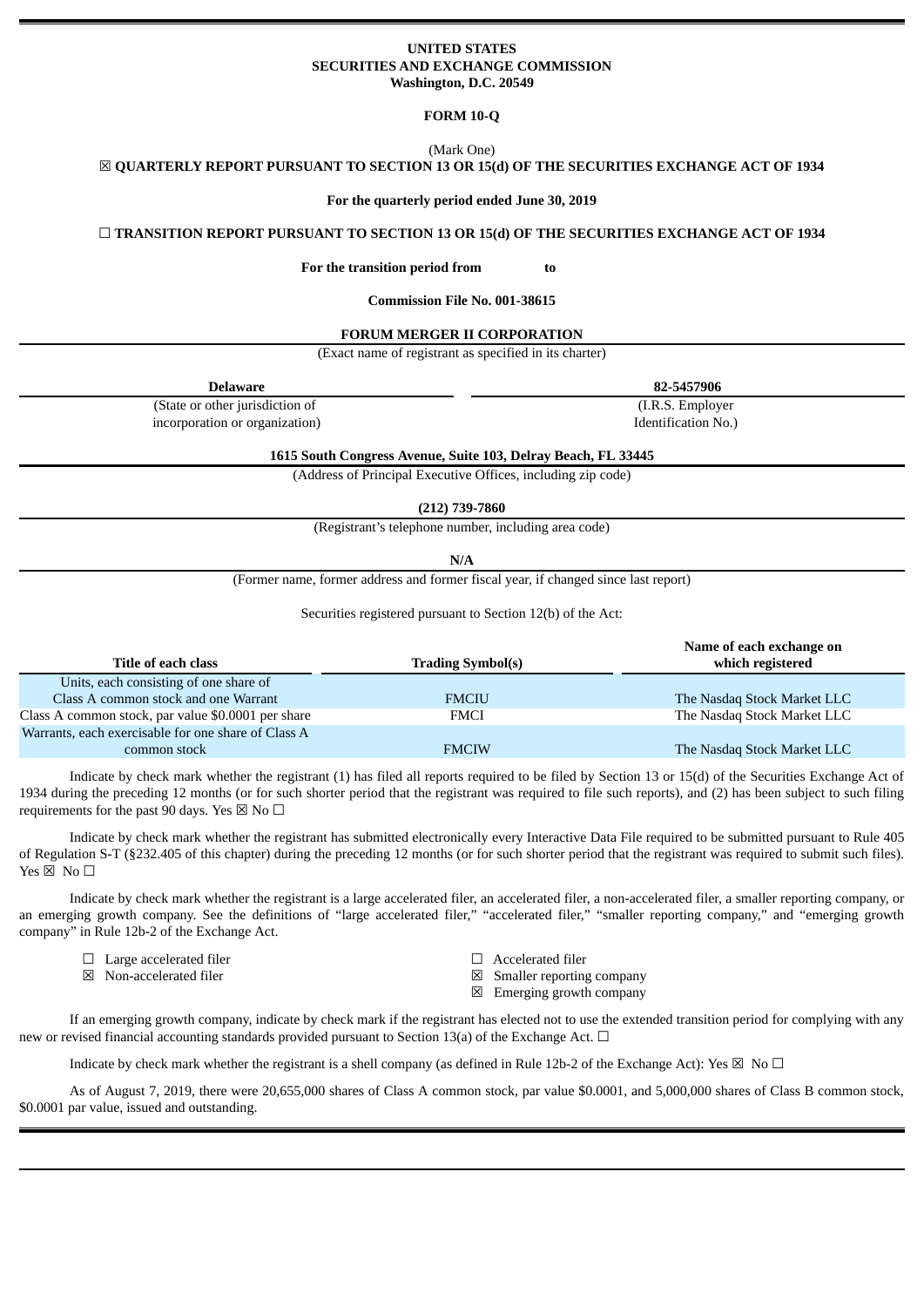## **FORUM MERGER II CORPORATION**

# **Quarterly Report on Form 10-Q**

# **TABLE OF CONTENTS**

**Page**

| Item 1.           | <b>Financial Statements</b>                                                                                                                                                                               | $\mathbf{1}$   |
|-------------------|-----------------------------------------------------------------------------------------------------------------------------------------------------------------------------------------------------------|----------------|
|                   | Condensed Balance Sheets as of June 30, 2019 (unaudited) and December 31, 2018                                                                                                                            | $\mathbf{1}$   |
|                   | Condensed Statements of Operations for the Three and Six Months Ended June 30, 2019 (unaudited) and for the Period from May 4,<br>2018 (inception) through June 30, 2018 (unaudited)                      | $\overline{2}$ |
|                   | Condensed Statements of Changes in Stockholders' Equity for the Three and Six Months Ended June 30, 2019 (unaudited) and for<br>the Period from May 4, 2018 (inception) through June 30, 2018 (unaudited) | 3              |
|                   | Condensed Statements of Cash Flows for the Six Months June 30, 2019 (unaudited) and for the Period from May 4, 2018 (inception)<br>through June 30, 2018 (unaudited)                                      | $\overline{4}$ |
|                   | Notes to Condensed Financial Statements (unaudited)                                                                                                                                                       | 5              |
| Item 2.           | Management's Discussion and Analysis of Financial Condition and Results of Operations                                                                                                                     | 14             |
| Item 3.           | Quantitative and Qualitative Disclosures about Market Risk                                                                                                                                                | 17             |
| Item 4.           | <b>Control and Procedures</b>                                                                                                                                                                             | 17             |
|                   | <b>PART II - OTHER INFORMATION</b>                                                                                                                                                                        |                |
| Item 1.           | <b>Legal Proceedings</b>                                                                                                                                                                                  | 18             |
| Item 1A.          | <b>Risk Factors</b>                                                                                                                                                                                       | 18             |
| Item 2.           | Unregistered Sales of Equity Securities and Use of Proceeds                                                                                                                                               | 18             |
| Item 3.           | <b>Defaults Upon Senior Securities</b>                                                                                                                                                                    | 19             |
| Item 4.           | <b>Mine Safety Disclosures</b>                                                                                                                                                                            | 19             |
| Item 5.           | Other Information                                                                                                                                                                                         | 19             |
| Item 6.           | Exhibits                                                                                                                                                                                                  | 19             |
| <b>SIGNATURES</b> |                                                                                                                                                                                                           | 20             |
|                   |                                                                                                                                                                                                           |                |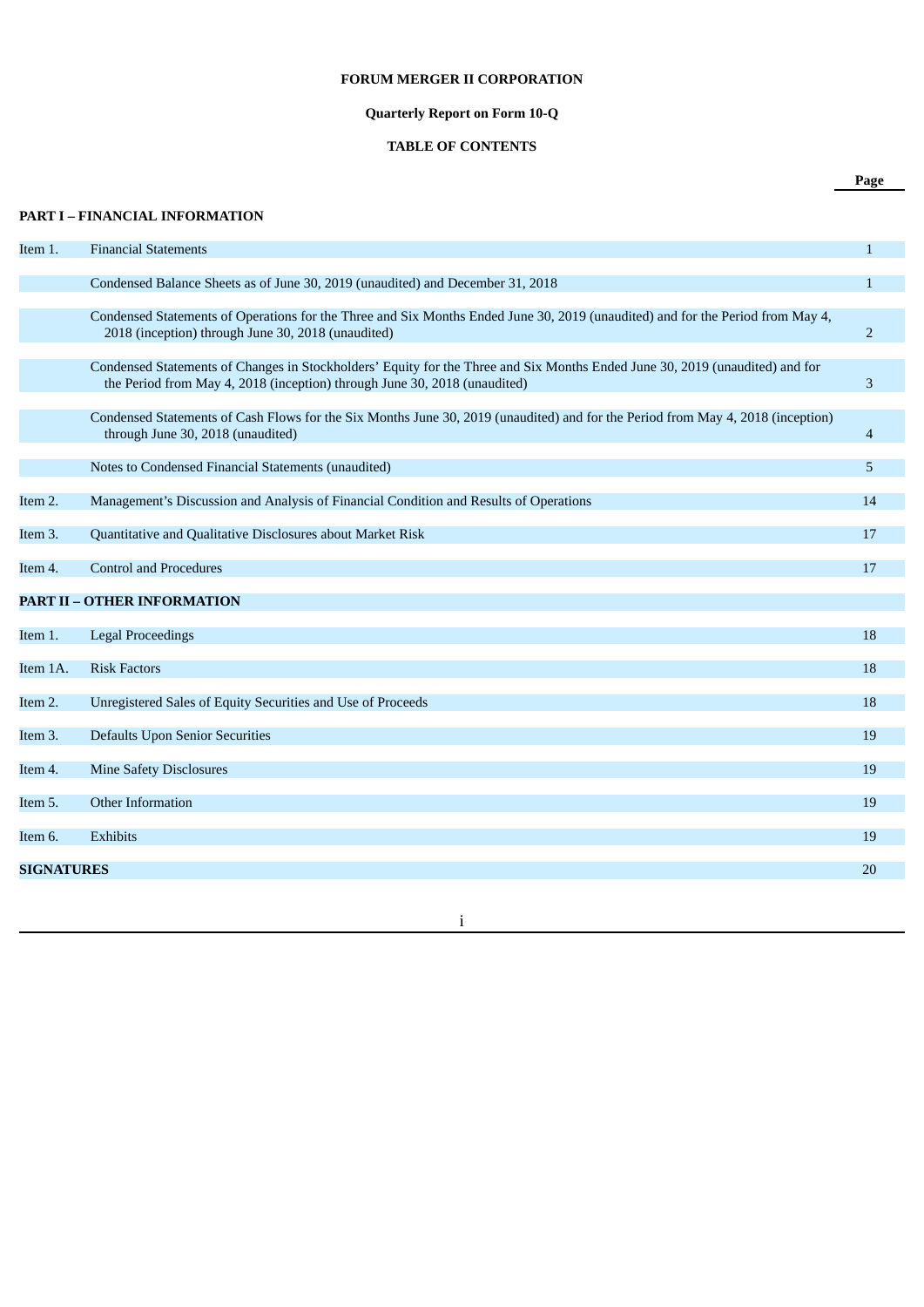## **Item 1. Financial Statements.**

## **FORUM MERGER II CORPORATION CONDENSED BALANCE SHEETS**

|                                                                                                                                                                                                                                                                          |    | <b>June 30,</b><br>2019<br>(unaudited) |                | December 31,<br>2018 |
|--------------------------------------------------------------------------------------------------------------------------------------------------------------------------------------------------------------------------------------------------------------------------|----|----------------------------------------|----------------|----------------------|
| <b>ASSETS</b>                                                                                                                                                                                                                                                            |    |                                        |                |                      |
| <b>Current Assets</b>                                                                                                                                                                                                                                                    |    |                                        |                |                      |
| Cash                                                                                                                                                                                                                                                                     | \$ | 1,501,924                              | $\mathfrak{S}$ | 1,762,095            |
| Prepaid expenses                                                                                                                                                                                                                                                         |    | 53,611                                 |                | 59,716               |
| <b>Total Current Assets</b>                                                                                                                                                                                                                                              |    | 1,555,535                              |                | 1,821,811            |
| Marketable securities held in Trust Account                                                                                                                                                                                                                              |    | 203,565,513                            |                | 201,748,422          |
| <b>Total Assets</b>                                                                                                                                                                                                                                                      | S  | 205,121,048                            | \$             | 203,570,233          |
| <b>LIABILITIES AND STOCKHOLDERS' EQUITY</b>                                                                                                                                                                                                                              |    |                                        |                |                      |
| Current liabilities                                                                                                                                                                                                                                                      |    |                                        |                |                      |
| Accounts payable and accrued expenses                                                                                                                                                                                                                                    | \$ | 98,600                                 | -\$            | 163,863              |
| Income taxes payable                                                                                                                                                                                                                                                     |    | 452,654                                |                | 223,095              |
| <b>Total Current Liabilities</b>                                                                                                                                                                                                                                         |    | 551,254                                |                | 386,958              |
| Deferred tax liability                                                                                                                                                                                                                                                   |    | 1,668                                  |                | 63,236               |
| Deferred underwriting fees                                                                                                                                                                                                                                               |    | 7,000,000                              |                | 7,000,000            |
| <b>Total Liabilities</b>                                                                                                                                                                                                                                                 |    | 7,552,922                              |                | 7,450,194            |
|                                                                                                                                                                                                                                                                          |    |                                        |                |                      |
| <b>Commitments</b>                                                                                                                                                                                                                                                       |    |                                        |                |                      |
| Class A Common stock subject to possible redemption, 18,966,072 and 18,979,840 shares at redemption value as of<br>June 30, 2019 and December 31, 2018, respectively                                                                                                     |    | 192,568,125                            |                | 191,120,038          |
| <b>Stockholders' Equity</b>                                                                                                                                                                                                                                              |    |                                        |                |                      |
| Preferred stock, \$0.0001 par value; 1,000,000 authorized; none issued and outstanding                                                                                                                                                                                   |    |                                        |                |                      |
| Class A Common stock, \$0.0001 par value; 100,000,000 shares authorized; 1,688,928 and 1,675,160 shares issued<br>and outstanding (excluding 18,966,072 and 18,979,840 shares subject to possible redemption) as of June 30, 2019<br>and December 31, 2018, respectively |    | 169                                    |                | 168                  |
| Class B Common stock, \$0.0001 par value; 10,000,000 shares authorized; 5,000,000 shares issued and outstanding as                                                                                                                                                       |    |                                        |                |                      |
| of June 30, 2019 and December 31, 2018                                                                                                                                                                                                                                   |    | 500                                    |                | 500                  |
| Additional paid-in capital                                                                                                                                                                                                                                               |    | 2,474,092                              |                | 3,922,180            |
| Retained earnings                                                                                                                                                                                                                                                        |    | 2,525,240                              |                | 1,077,153            |
| <b>Total Stockholders' Equity</b>                                                                                                                                                                                                                                        |    | 5,000,001                              |                | 5,000,001            |
| TOTAL LIABILITIES AND STOCKHOLDERS' EQUITY                                                                                                                                                                                                                               |    | 205,121,048                            | \$             | 203,570,233          |

The accompanying notes are an integral part of the unaudited condensed financial statements.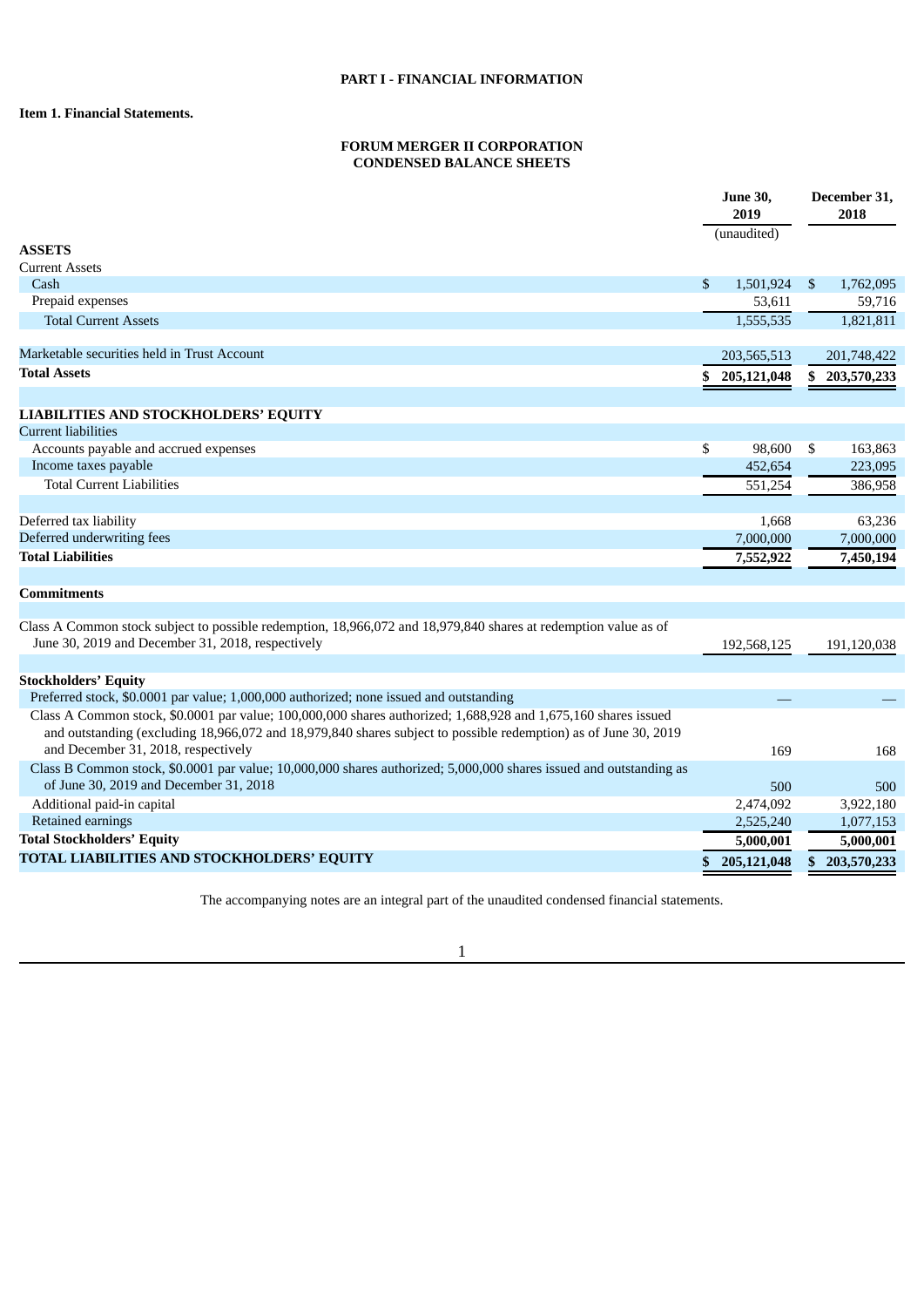## **FORUM MERGER II CORPORATION CONDENSED STATEMENTS OF OPERATIONS (Unaudited)**

|                                                                       | <b>Three Months</b><br><b>Ended</b><br><b>June 30,</b><br>2019 | <b>Six Months</b><br>Ended<br><b>June 30,</b><br>2019 | <b>For the Period</b><br>from May 4,<br>2018<br>(inception)<br>through<br><b>June 30,</b><br>2018 |           |  |
|-----------------------------------------------------------------------|----------------------------------------------------------------|-------------------------------------------------------|---------------------------------------------------------------------------------------------------|-----------|--|
| <b>Operating costs</b>                                                | 195,814<br>S.                                                  | \$<br>386,750                                         | \$                                                                                                | 2,147     |  |
| <b>Loss from operations</b>                                           | (195, 814)                                                     | (386, 750)                                            |                                                                                                   | (2, 147)  |  |
| Other income:                                                         |                                                                |                                                       |                                                                                                   |           |  |
| Interest income                                                       | 1,203,733                                                      | 2,374,127                                             |                                                                                                   |           |  |
| Unrealized (loss) gain on marketable securities held in Trust Account | (5,252)                                                        | 6,583                                                 |                                                                                                   |           |  |
| Other income, net                                                     | 1,198,481                                                      | 2,380,710                                             |                                                                                                   |           |  |
| Income (loss) before provision for income taxes                       | 1,002,667                                                      | 1,993,960                                             |                                                                                                   | (2, 147)  |  |
| Provision for income taxes                                            | (256, 344)                                                     | (545, 873)                                            |                                                                                                   |           |  |
| <b>Net income (loss)</b>                                              | 746,323                                                        | 1,448,087                                             |                                                                                                   | (2, 147)  |  |
| Weighted average shares outstanding, basic and diluted $(1)$          | 6,679,195                                                      | 6,677,189                                             |                                                                                                   | 5,000,000 |  |
| Basic and diluted net loss per common share (2)                       | $(0.01)$ \$<br>\$                                              | $(0.03)$ \$                                           |                                                                                                   | (0.00)    |  |

(1) Excludes an aggregate of up to 18,966,072 shares subject to possible redemption at June 30, 2019 and an aggregate of 750,000 shares that were subject to forfeiture at June 30, 2018.

(2) Net loss per common share: basic and diluted excludes income attributable to shares subject to possible redemption of \$846,014 and \$1,645,146 for the three and six months ended June 30, 2019, respectively (see Note 2).

The accompanying notes are an integral part of the unaudited condensed financial statements.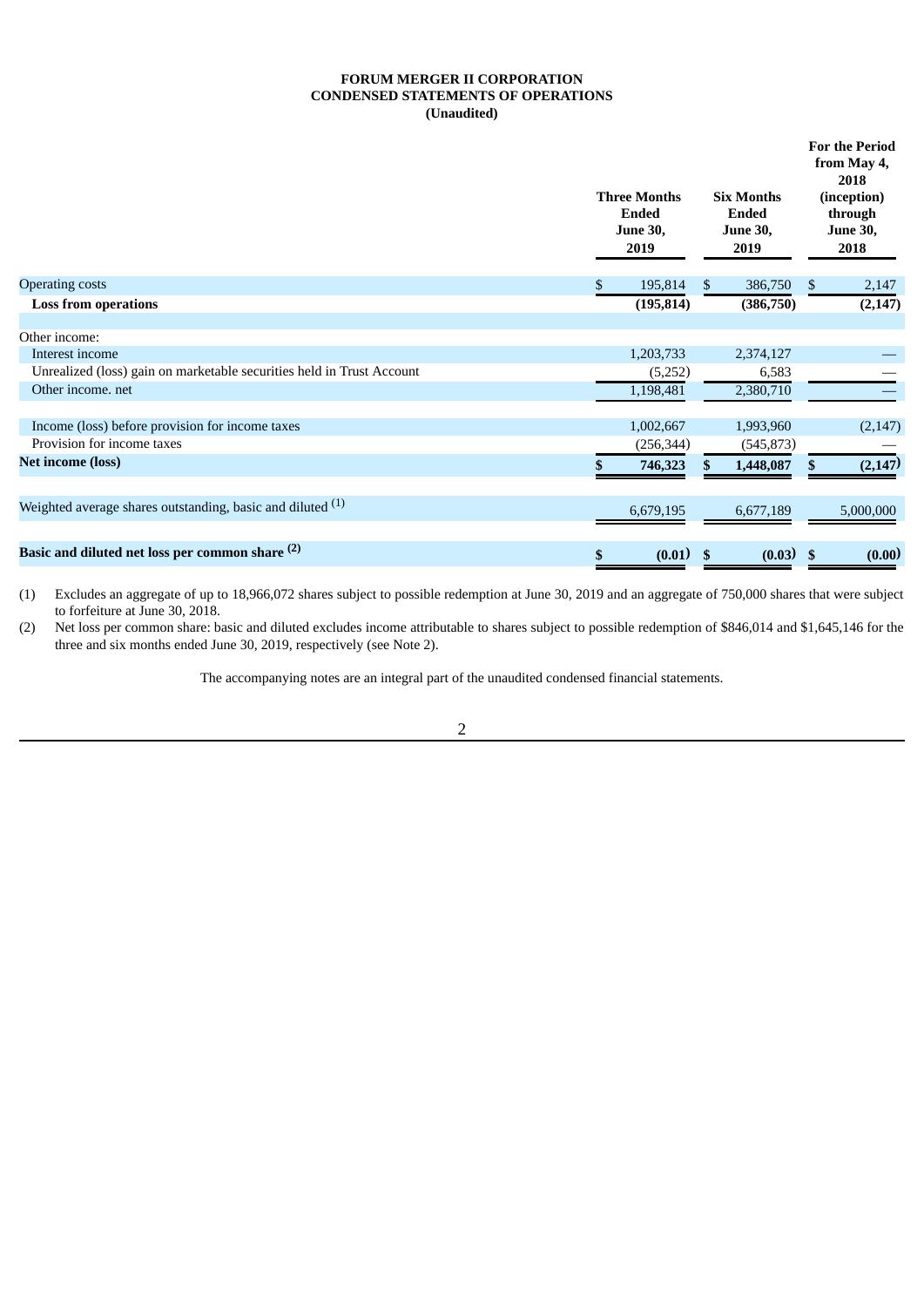## **FORUM MERGER II CORPORATION CONDENSED STATEMENTS OF CHANGES IN STOCKHOLDERS' EQUITY (Unaudited)**

|                                                                         | <b>Class A Common Stock</b>                  |              |              | <b>Class B Common Stock</b>                  |     | <b>Additional</b><br>Paid-in |              | <b>Accumulated</b>                      |              | <b>Total</b><br>Stockholders'      |                           |                                                |
|-------------------------------------------------------------------------|----------------------------------------------|--------------|--------------|----------------------------------------------|-----|------------------------------|--------------|-----------------------------------------|--------------|------------------------------------|---------------------------|------------------------------------------------|
|                                                                         | <b>Shares</b>                                |              | Amount       | <b>Shares</b>                                |     | <b>Amount</b>                |              | Capital                                 |              | <b>Deficit</b>                     |                           | <b>Equity</b>                                  |
| <b>Balance - May 4, 2018</b><br>(Inception)                             |                                              | $\mathbf{s}$ |              |                                              | \$  |                              | \$           |                                         | $\mathbf{s}$ |                                    | $\mathbf{s}$              |                                                |
| Common stock issued<br>to initial stockholder                           |                                              |              |              | 5,750,000                                    |     | 575                          |              | 24,425                                  |              |                                    |                           | 25,000                                         |
| Net loss                                                                |                                              |              |              |                                              |     |                              |              |                                         |              | (2, 147)                           |                           | (2, 147)                                       |
| <b>Balance - June 30, 2018</b><br>(unaudited)                           |                                              | \$           |              | 5,750,000                                    | \$  | 575                          | \$           | 24,425                                  | \$           | (2, 147)                           | $\boldsymbol{\mathsf{s}}$ | 22,853                                         |
|                                                                         | <b>Class A Common Stock</b><br><b>Shares</b> |              | Amount       | <b>Class B Common Stock</b><br><b>Shares</b> |     | <b>Amount</b>                |              | <b>Additional</b><br>Paid-in<br>Capital |              | <b>Retained</b><br><b>Earnings</b> |                           | <b>Total</b><br>Stockholders'<br><b>Equity</b> |
| <b>Balance - January 1,</b><br>2019                                     | 1,675,160                                    | \$           | 168          | 5,000,000                                    | -\$ | 500                          | \$           | 3,922,180                               | \$           | 1,077,153                          | \$                        | 5,000,001                                      |
| Change in value of<br>common stock<br>subject to possible<br>redemption | 4,035                                        |              |              |                                              |     |                              |              | (701, 764)                              |              |                                    |                           | (701, 764)                                     |
| Net income                                                              |                                              |              |              |                                              |     |                              |              |                                         |              | 701,764                            |                           | 701,764                                        |
| Balance - March 31,<br>2019 (unaudited)                                 | 1,679,195                                    |              | 168          | 5,000,000                                    |     | 500                          | $\mathbf{s}$ | 3,220,416                               | \$           | 1,778,917                          |                           | 5,000,001                                      |
| Change in value of<br>common stock subject<br>to possible redemption    | 9,733                                        |              | $\mathbf{1}$ |                                              |     |                              |              | (746, 324)                              |              |                                    |                           | (746, 323)                                     |
| Net income                                                              |                                              |              |              |                                              |     |                              |              |                                         |              | 746,323                            |                           | 746,323                                        |
| <b>Balance - June 30, 2019</b><br>(unaudited)                           | 1,688,928                                    | \$           | 169          | 5,000,000                                    | \$  | 500                          | \$           | 2,474,092                               | \$           | 2,525,240                          | \$                        | 5,000,001                                      |

The accompanying notes are an integral part of the unaudited condensed financial statements.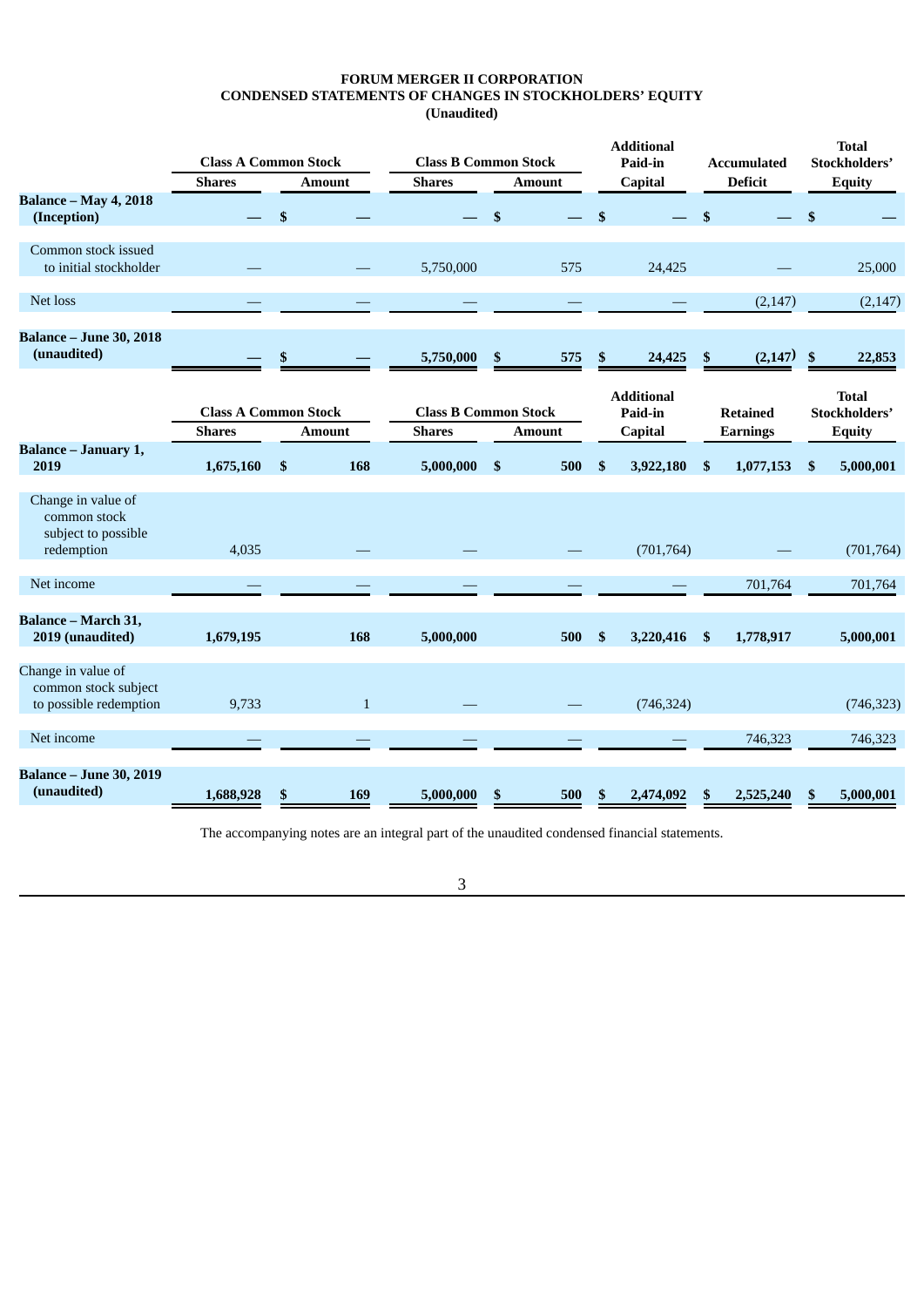## **FORUM MERGER II CORPORATION CONDENSED STATEMENTS OF CASH FLOWS (Unaudited)**

|                                                                                      | <b>Six Months</b><br><b>Ended</b><br><b>June 30,</b><br>2019 |               | <b>For the Period</b><br>from May 4,<br>2018<br>(inception)<br>through<br><b>June 30,</b><br>2018 |
|--------------------------------------------------------------------------------------|--------------------------------------------------------------|---------------|---------------------------------------------------------------------------------------------------|
| <b>Cash Flows from Operating Activities:</b><br>Net income (loss)                    | 1,448,087<br>\$.                                             | <sup>\$</sup> | (2, 147)                                                                                          |
| Adjustments to reconcile net income (loss) to net cash used in operating activities: |                                                              |               |                                                                                                   |
| Interest earned on marketable securities held in Trust Account                       | (2,374,127)                                                  |               |                                                                                                   |
| Unrealized gain on marketable securities held in Trust Account                       | (6,583)                                                      |               |                                                                                                   |
| Deferred tax                                                                         | (61, 568)                                                    |               |                                                                                                   |
| Changes in operating assets and liabilities:                                         |                                                              |               |                                                                                                   |
| Prepaid expenses                                                                     | 6,105                                                        |               |                                                                                                   |
| Accounts payable and accrued expenses                                                | (65, 263)                                                    |               |                                                                                                   |
| Income taxes payable                                                                 | 229,559                                                      |               |                                                                                                   |
| Net cash used in operating activities                                                | (823,790)                                                    |               | (2, 147)                                                                                          |
|                                                                                      |                                                              |               |                                                                                                   |
| <b>Cash Flows from Investing Activities:</b>                                         |                                                              |               |                                                                                                   |
| Cash withdrawn from Trust Account to pay franchise and income taxes                  | 563,619                                                      |               |                                                                                                   |
| Net cash provided by investing activities                                            | 563,619                                                      |               |                                                                                                   |
|                                                                                      |                                                              |               |                                                                                                   |
| <b>Cash Flows from Financing Activities:</b>                                         |                                                              |               |                                                                                                   |
| Proceeds from issuance of common stock to Sponsor                                    |                                                              |               | 25,000                                                                                            |
| Proceeds from promissory note - related party                                        |                                                              |               | 50,000                                                                                            |
| Payment of offering costs                                                            |                                                              |               | (60,000)                                                                                          |
| Net cash provided by financing activities                                            |                                                              |               | 15,000                                                                                            |
|                                                                                      |                                                              |               |                                                                                                   |
| <b>Net Change in Cash</b>                                                            | (260, 171)                                                   |               | 12,853                                                                                            |
| Cash - Beginning                                                                     | 1,762,095                                                    |               |                                                                                                   |
| Cash - Ending                                                                        | \$<br>1,501,924                                              | \$            | 12,853                                                                                            |
|                                                                                      |                                                              |               |                                                                                                   |
| <b>Supplementary cash flow information:</b>                                          |                                                              |               |                                                                                                   |
| Cash paid for income taxes                                                           | $\mathbb{S}$<br>377,882                                      | \$            |                                                                                                   |
|                                                                                      |                                                              |               |                                                                                                   |
| Non-cash investing and financing activities:                                         |                                                              |               |                                                                                                   |
| Change in value of common stock subject to possible redemption                       | 1,448,087<br>\$                                              | \$            |                                                                                                   |

The accompanying notes are an integral part of the unaudited condensed financial statements.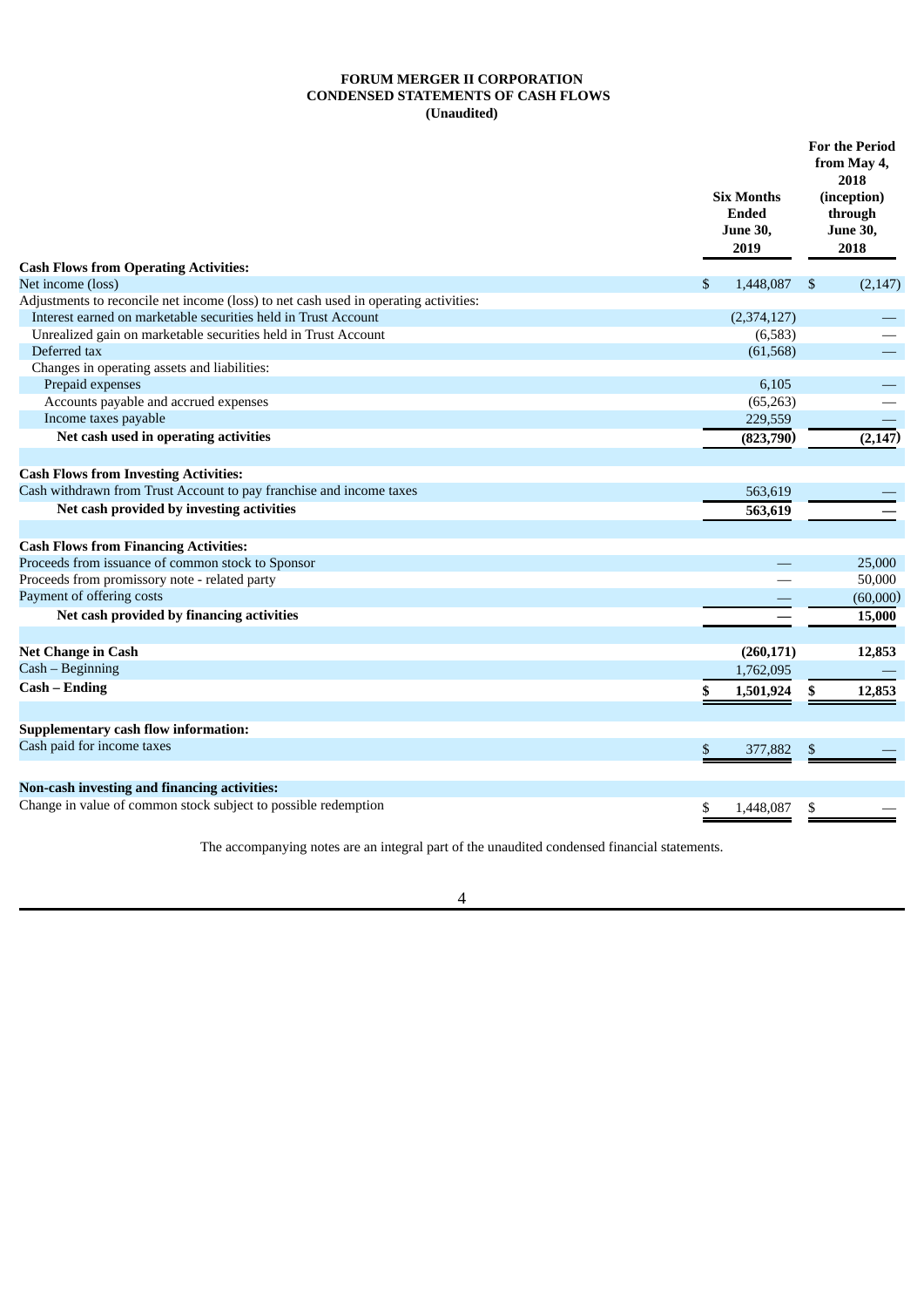### **NOTE 1. DESCRIPTION OF ORGANIZATION AND BUSINESS OPERATIONS**

Forum Merger II Corporation (the "Company") was incorporated in Delaware on May 4, 2018. The Company was formed for the purpose of effecting a merger, capital stock exchange, asset acquisition, stock purchase, reorganization or similar business combination with one or more businesses (the "Business Combination").

The Company is not limited to a particular industry or sector for purposes of consummating a Business Combination. The Company is an early stage and emerging growth company and, as such, the Company is subject to all of the risks associated with early stage and emerging growth companies.

All activity through June 30, 2019 relates to the Company's formation, its initial public offering (the "Initial Public Offering"), which is described below, and identifying a target company for a Business Combination.

The registration statement for the Company's Initial Public Offering was declared effective on August 2, 2018. On August 7, 2018, the Company consummated the Initial Public Offering of 20,000,000 units ("Units" and, with respect to the shares of Class A common stock included in the Units sold, the "Public Shares"), generating total gross proceeds of \$200,000,000, which is described in Note 3.

Simultaneously with the closing of the Initial Public Offering, the Company consummated the sale of an aggregate of 655,000 units (the "Private Placement Units") at a price of \$10.00 per unit in a private placement to Forum Investors II LLC (the "Sponsor") and the underwriters, generating total gross proceeds of \$6,550,000, which is described in Note 4.

Following the closing of the Initial Public Offering on August 7, 2018, an amount of \$200,000,000 (\$10.00 per Unit) from the net proceeds of the sale of the Units in the Initial Public Offering and the sale of the Private Placement Units was placed in a trust account ("Trust Account") which will be invested in U.S. government securities, within the meaning set forth in Section 2(a)(16) of the Investment Company Act of 1940, as amended (the "Investment Company Act"), with a maturity of 180 days or less or in any open-ended investment company that holds itself out as a money market fund selected by the Company meeting the conditions of Rule 2a-7 of the Investment Company Act, as determined by the Company, until the earlier of: (i) the consummation of a Business Combination or (ii) the distribution of the Trust Account, as described below.

Transaction costs amounted to \$11,532,114, consisting of \$4,000,000 of underwriting fees, \$7,000,000 of deferred underwriting fees and \$532,114 of other costs. In addition, at June 30, 2019, \$1,501,924 of cash was held outside of the Trust Account and is available for working capital purposes.

The Company's management has broad discretion with respect to the specific application of the net proceeds of the Initial Public Offering and the sale of the Private Placement Units, although substantially all of the net proceeds are intended to be applied generally toward consummating a Business Combination. The Company must complete an initial Business Combination having an aggregate fair market value of at least 80% of the assets held in the Trust Account (excluding the deferred underwriting fees and taxes payable on interest earned on the Trust Account) at the time of the agreement to enter into an initial Business Combination. The Company will only complete a Business Combination if the post-transaction company owns or acquires 50% or more of the outstanding voting securities of the target or otherwise acquires a controlling interest in the target sufficient for it not to be required to register as an investment company under the Investment Company Act. There is no assurance that the Company will be able to successfully effect a Business Combination.

The Company will provide its holders of the outstanding Public Shares (the "public stockholders") with the opportunity to redeem all or a portion of their Public Shares upon the completion of a Business Combination either (i) in connection with a stockholder meeting called to approve the Business Combination or (ii) by means of a tender offer. The decision as to whether the Company will seek stockholder approval of a Business Combination or conduct a tender offer will be made by the Company, solely in its discretion. The public stockholders will be entitled to redeem their Public Shares for a pro rata portion of the amount then in the Trust Account (\$10.00 per Public Share, plus any pro rata interest earned on the funds held in the Trust Account and not previously released to the Company to pay its franchise and income tax obligations). There will be no redemption rights upon the completion of a Business Combination with respect to the Company's warrants. The Company will proceed with a Business Combination if the Company has net tangible assets of at least \$5,000,001 upon such consummation of a Business Combination and, if the Company seeks stockholder approval, a majority of the shares voted are voted in favor of the Business Combination. If a stockholder vote is not required by law and the Company does not decide to hold a stockholder vote for business or other legal reasons, the Company will, pursuant to its Amended and Restated Certificate of Incorporation (the "Amended and Restated Certificate of Incorporation"), conduct the redemptions pursuant to the tender offer rules of the U.S. Securities and Exchange Commission ("SEC") and file tender offer documents with the SEC prior to completing a Business Combination. If, however, stockholder approval of the transaction is required by law, or the Company decides to obtain stockholder approval for business or legal reasons, the Company will offer to redeem shares in conjunction with a proxy solicitation pursuant to the proxy rules and not pursuant to the tender offer rules. If the Company seeks stockholder approval in connection with a Business Combination, the Company's Sponsor has agreed to vote its Founder Shares (as defined below in Note 5), Private Placement Shares (as defined in Note 4) and any Public Shares purchased during or after the Initial Public Offering in favor of approving a Business Combination. Additionally, each public stockholder may elect to redeem their Public Shares irrespective of whether they vote for or against the proposed transaction.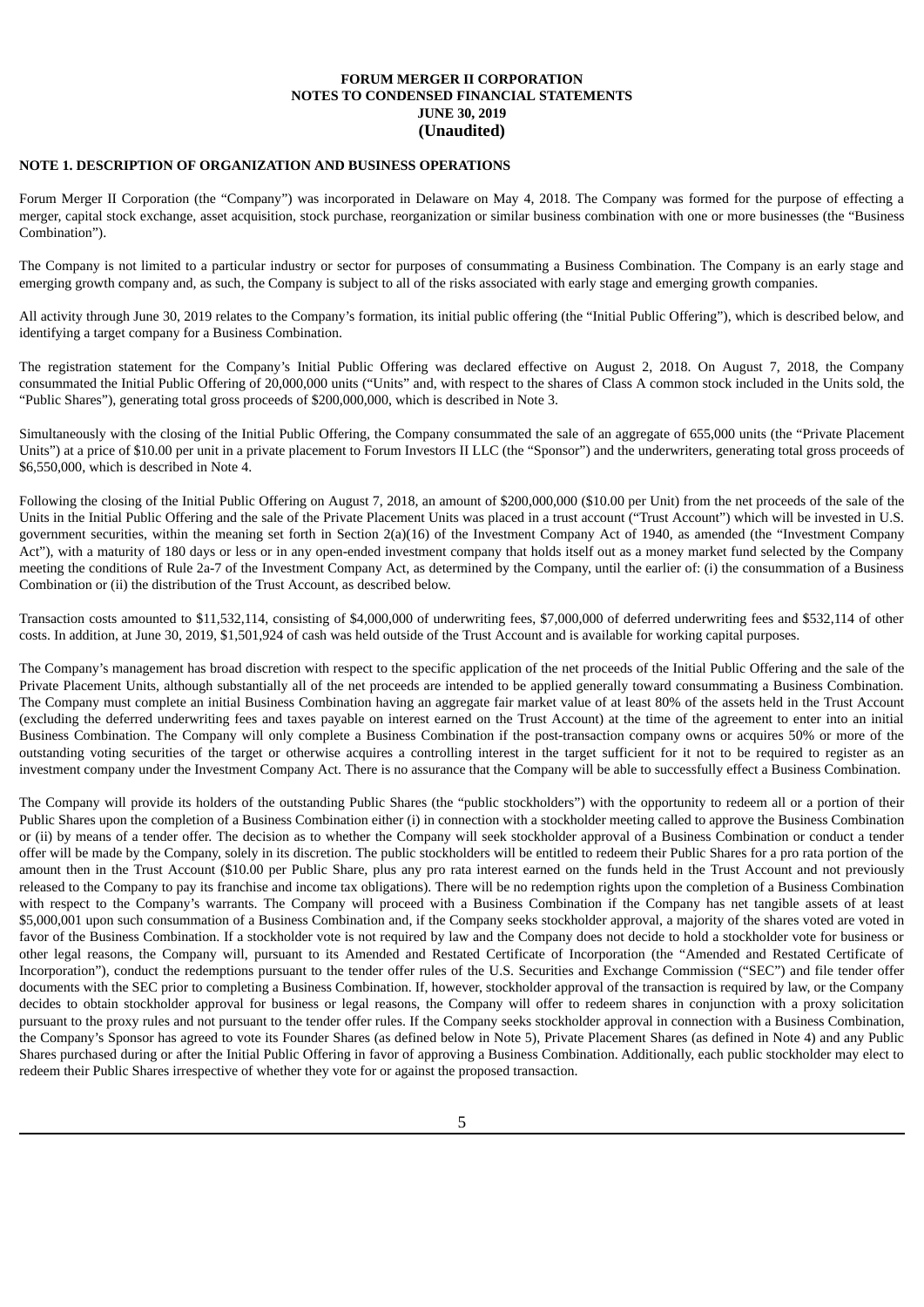If the Company seeks stockholder approval of a Business Combination and it does not conduct redemptions pursuant to the tender offer rules, the Amended and Restated Certificate of Incorporation provides that a public stockholder, together with any affiliate of such stockholder or any other person with whom such stockholder is acting in concert or as a "group" (as defined under Section 13 of the Securities Exchange Act of 1934, as amended (the "Exchange Act")), will be restricted from redeeming its shares with respect to more than an aggregate of 15% or more of the Public Shares, without the prior consent of the Company.

The Sponsor has agreed (a) to waive its redemption rights with respect to its Founder Shares, Private Placement Shares and Public Shares held by it in connection with the completion of a Business Combination and (b) not to propose an amendment to the Amended and Restated Certificate of Incorporation (i) that would affect the substance or timing of the Company's obligation to redeem 100% of its Public Shares if the Company does not complete a Business Combination or (ii) with respect to any other provision relating to stockholders' rights or pre-business combination activity, unless the Company provides the public stockholders with the opportunity to redeem their Public Shares in conjunction with any such amendment.

The Company has until February 7, 2020 to consummate a Business Combination (the "Combination Period"). If the Company is unable to complete a Business Combination within the Combination Period, the Company will (i) cease all operations except for the purpose of winding up, (ii) as promptly as reasonably possible but not more than ten business days thereafter, redeem the Public Shares, at a per-share price, payable in cash, equal to the aggregate amount then on deposit in the Trust Account including interest earned on the funds held in the Trust Account and not previously released to the Company to pay franchise and income taxes (less up to \$100,000 of interest to pay dissolution expenses), divided by the number of then outstanding Public Shares, which redemption will completely extinguish public stockholders' rights as stockholders (including the right to receive further liquidating distributions, if any), subject to applicable law, and (iii) as promptly as reasonably possible following such redemption, subject to the approval of the Company's remaining stockholders and the Company's board of directors, dissolve and liquidate, subject in each case to the Company's obligations under Delaware law to provide for claims of creditors and the requirements of other applicable law. There will be no redemption rights or liquidating distributions with respect to the Company's warrants, which will expire worthless if the Company fails to complete a Business Combination within the Combination Period.

The Sponsor has agreed to waive its liquidation rights with respect to the Founder Shares and Private Placement Shares if the Company fails to complete a Business Combination within the Combination Period. However, if the Sponsor acquires Public Shares in or after the Initial Public Offering, such Public Shares will be entitled to liquidating distributions from the Trust Account if the Company fails to complete a Business Combination within the Combination Period. The underwriters have agreed to waive their rights to their deferred underwriting fees (see Note 6) held in the Trust Account in the event the Company does not complete a Business Combination within the Combination Period and, in such event, such amounts will be included with the other funds held in the Trust Account that will be available to fund the redemption of the Public Shares. In the event of such distribution, it is possible that the per share value of the assets remaining available for distribution will be less than \$10.00 per share.

In order to protect the amounts held in the Trust Account, the Sponsor has agreed to be liable to the Company if and to the extent any claims by a third party for services rendered or products sold to the Company, or a prospective target business with which the Company has discussed entering into a transaction agreement, reduce the amount of funds in the Trust Account to below (i) \$10.00 per share or (ii) the actual amount per public share held in the Trust Account as of the date of the liquidation of the Trust Account, if less than \$10.00 per share due to reductions in the value of the trust assets. This liability will not apply with respect to any claims by a third party who executed a waiver of any right, title, interest or claim of any kind in or to any monies held in the Trust Account or to any claims under the Company's indemnity of the underwriters of the Initial Public Offering against certain liabilities, including liabilities under the Securities Act of 1933, as amended (the "Securities Act"). Moreover, in the event that an executed waiver is deemed to be unenforceable against a third party, the Sponsor will not be responsible to the extent of any liability for such third-party claims. The Company will seek to reduce the possibility that the Sponsor will have to indemnify the Trust Account due to claims of creditors by endeavoring to have all vendors, service providers, prospective target businesses or other entities with which the Company does business, execute agreements with the Company waiving any right, title, interest or claim of any kind in or to monies held in the Trust Account.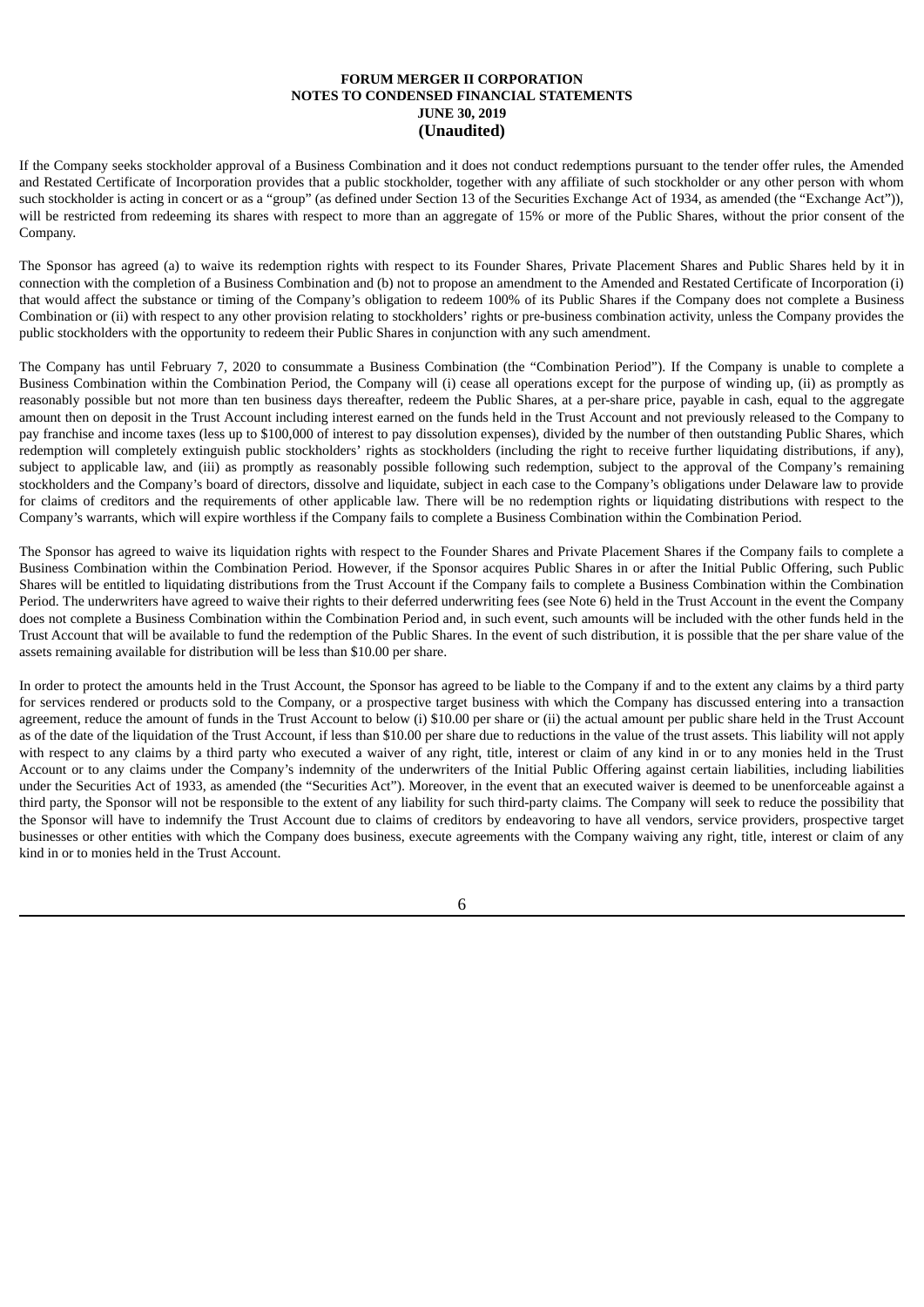## **NOTE 2. SUMMARY OF SIGNIFICANT ACCOUNTING POLICIES**

#### **Basis of Presentation**

The accompanying unaudited condensed financial statements have been prepared in accordance with accounting principles generally accepted in the United States of America ("GAAP") for interim financial information and in accordance with the instructions to Form 10-Q and Article 8 of Regulation S-X of the SEC. Certain information or footnote disclosures normally included in financial statements prepared in accordance with GAAP have been condensed or omitted, pursuant to the rules and regulations of the SEC for interim financial reporting. Accordingly, they do not include all the information and footnotes necessary for a complete presentation of financial position, results of operations, or cash flows. In the opinion of management, the accompanying unaudited condensed financial statements include all adjustments, consisting of a normal recurring nature, which are necessary for a fair presentation of the financial position, operating results and cash flows for the periods presented.

The accompanying unaudited condensed financial statements should be read in conjunction with the Company's Annual Report on [Form](http://www.sec.gov/Archives/edgar/data/1741231/000121390019004859/f10k2018_forummerger2.htm) 10-K for the year ended December 31, 2018 as filed with the SEC on March 26, 2019, which contains the audited financial statements and notes thereto, together with Management's Discussion and Analysis. The financial information as of December 31, 2018 is derived from the audited financial statements presented in the Company's Annual Report on [Form](http://www.sec.gov/Archives/edgar/data/1741231/000121390019004859/f10k2018_forummerger2.htm) 10-K for the year December 31, 2018. The interim results for the three and six months ended June 30, 2019 are not necessarily indicative of the results to be expected for the year ending December 31, 2019 or for any future interim periods.

### **Emerging Growth Company**

The Company is an "emerging growth company," as defined in Section 2(a) of the Securities Act, as modified by the Jumpstart Our Business Startups Act of 2012 (the "JOBS Act"), and it may take advantage of certain exemptions from various reporting requirements that are applicable to other public companies that are not emerging growth companies including, but not limited to, not being required to comply with the independent registered public accounting firm attestation requirements of Section 404 of the Sarbanes-Oxley Act of 2002, reduced disclosure obligations regarding executive compensation in its periodic reports and proxy statements, and exemptions from the requirements of holding a nonbinding advisory vote on executive compensation and stockholder approval of any golden parachute payments not previously approved.

Further, Section 102(b)(1) of the JOBS Act exempts emerging growth companies from being required to comply with new or revised financial accounting standards until private companies (that is, those that have not had a Securities Act registration statement declared effective or do not have a class of securities registered under the Exchange Act) are required to comply with the new or revised financial accounting standards. The JOBS Act provides that a company can elect to opt out of the extended transition period and comply with the requirements that apply to non-emerging growth companies but any such election to opt out is irrevocable. The Company has elected not to opt out of such extended transition period which means that when a standard is issued or revised and it has different application dates for public or private companies, the Company, as an emerging growth company, can adopt the new or revised standard at the time private companies adopt the new or revised standard. This may make comparison of the Company's financial statements with another public company which is neither an emerging growth company nor an emerging growth company which has opted out of using the extended transition period difficult or impossible because of the potential differences in accounting standards used.

#### **Use of Estimates**

The preparation of financial statements in conformity with GAAP requires management to make estimates and assumptions that affect the reported amounts of assets and liabilities and disclosure of contingent assets and liabilities at the date of the financial statements and the reported amounts of revenues and expenses during the reporting period.

Making estimates requires management to exercise significant judgment. It is at least reasonably possible that the estimate of the effect of a condition, situation or set of circumstances that existed at the date of the financial statements, which management considered in formulating its estimate, could change in the near term due to one or more future events. Accordingly, the actual results could differ significantly from those estimates.

### **Cash Equivalents**

The Company considers all short-term investments with an original maturity of three months or less when purchased to be cash equivalents. The Company did not have any cash equivalents as of June 30, 2019 and December 31, 2018.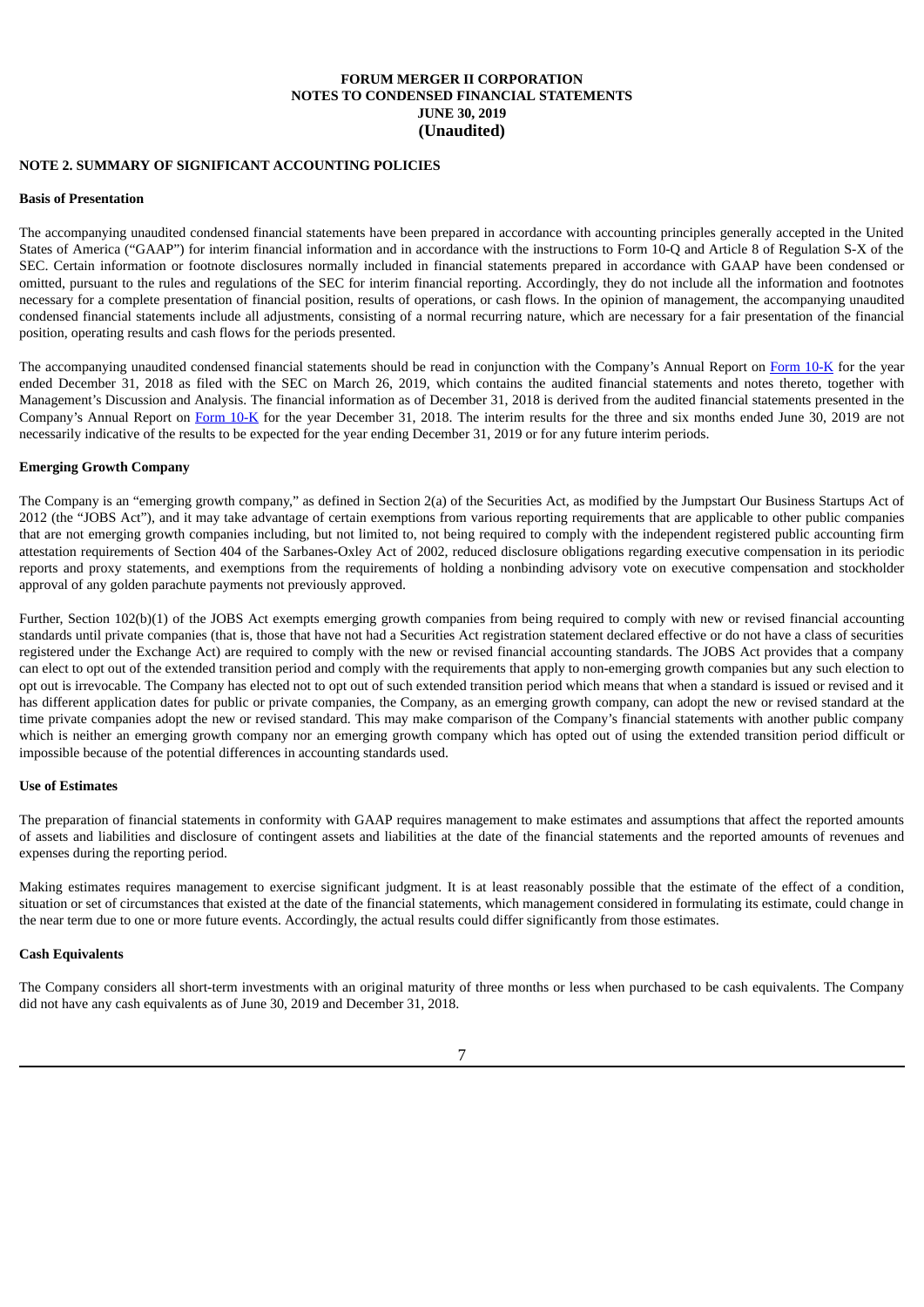## **Marketable Securities Held in Trust Account**

At June 30, 2019 and December 31, 2018, substantially all of the assets held in the Trust Account were held in U.S. Treasury Bills. During the six months ended June 30, 2019, the Company withdrew \$563,619 of interest income from the Trust Account to pay for its franchise and income taxes.

## **Common Stock Subject to Possible Redemption**

The Company accounts for its common stock subject to possible redemption in accordance with the guidance in Accounting Standards Codification ("ASC") Topic 480 "Distinguishing Liabilities from Equity." Common stock subject to mandatory redemption is classified as a liability instrument and is measured at fair value. Conditionally redeemable common stock (including common stock that features redemption rights that are either within the control of the holder or subject to redemption upon the occurrence of uncertain events not solely within the Company's control) is classified as temporary equity. At all other times, common stock is classified as stockholders' equity. The Company's common stock features certain redemption rights that are considered to be outside of the Company's control and subject to occurrence of uncertain future events. Accordingly, common stock subject to possible redemption is presented at redemption value as temporary equity, outside of the stockholders' equity section of the Company's condensed balance sheet.

### **Income Taxes**

The Company follows the asset and liability method of accounting for income taxes under ASC 740, "Income Taxes." Deferred tax assets and liabilities are recognized for the estimated future tax consequences attributable to differences between the financial statements carrying amounts of existing assets and liabilities and their respective tax bases. Deferred tax assets and liabilities are measured using enacted tax rates expected to apply to taxable income in the years in which those temporary differences are expected to be recovered or settled. The effect on deferred tax assets and liabilities of a change in tax rates is recognized in income in the period that included the enactment date. Valuation allowances are established, when necessary, to reduce deferred tax assets to the amount expected to be realized.

ASC 740 prescribes a recognition threshold and a measurement attribute for the financial statement recognition and measurement of tax positions taken or expected to be taken in a tax return. For those benefits to be recognized, a tax position must be more likely than not to be sustained upon examination by taxing authorities. The Company recognizes accrued interest and penalties related to unrecognized tax benefits as income tax expense. There were no unrecognized tax benefits and no amounts accrued for interest and penalties as of June 30, 2019 and December 31, 2018. The Company is currently not aware of any issues under review that could result in significant payments, accruals or material deviation from its position. The Company is subject to income tax examinations by major taxing authorities since inception.

## **Net Loss per Common Share**

Net loss per common share is computed by dividing net loss by the weighted average number of common shares outstanding for the period. The Company applies the two-class method in calculating earnings per share. Weighted average shares at June 30, 2018 were reduced for the effect of an aggregate of 750,000 shares of common stock that were subject to forfeiture if the over-allotment option was not exercised by the underwriters. Shares of common stock subject to possible redemption at June 30, 2019, which are not currently redeemable and are not redeemable at fair value, have been excluded from the calculation of basic loss per share since such shares, if redeemed, only participate in their pro rata share of the Trust Account earnings. The Company has not considered the effect of warrants sold in the Initial Public Offering and private placement to purchase 20,655,000 shares of Class A common stock in the calculation of diluted loss per share, since the exercise of the warrants is contingent upon the occurrence of future events. As a result, diluted loss per common share is the same as basic loss per common share for the periods presented.

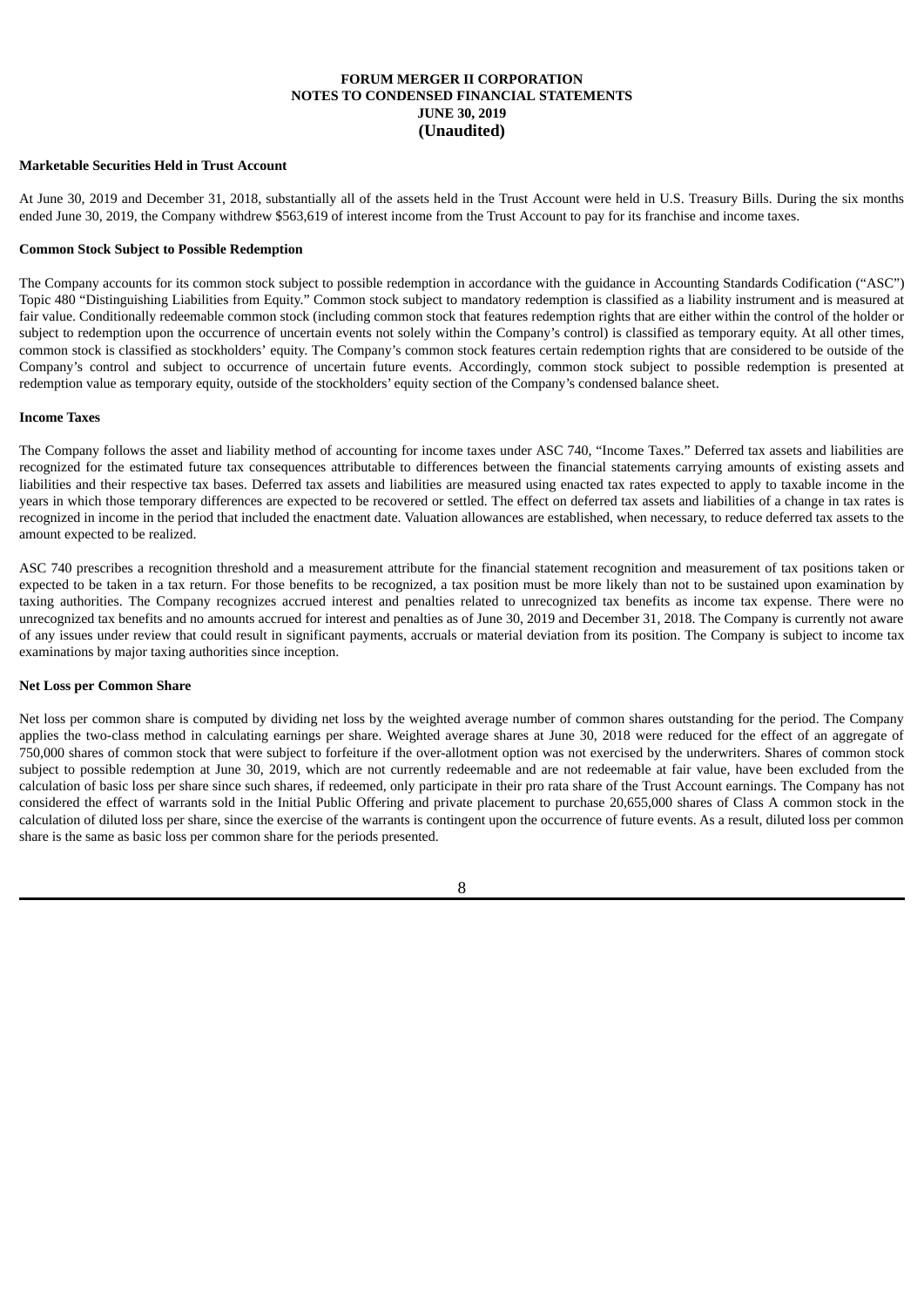### **Reconciliation of Net Loss per Common Share**

The Company's net income is adjusted for the portion of income that is attributable to common stock subject to possible redemption, as these shares only participate in the earnings of the Trust Account and not the income or losses of the Company. Accordingly, basic and diluted loss per common share is calculated as follows:

|                                                                 | <b>Three Months</b><br>Ended<br><b>June 30,</b><br>2019 | <b>Six Months</b><br>Ended<br><b>June 30,</b><br>2019 |    | <b>For the Period</b><br>from May 4,<br>2018<br>(inception)<br>through<br><b>June 30,</b><br>2018 |
|-----------------------------------------------------------------|---------------------------------------------------------|-------------------------------------------------------|----|---------------------------------------------------------------------------------------------------|
| Net income (loss)                                               | 746,323                                                 | \$<br>1,448,087                                       |    | (2, 147)                                                                                          |
| Less: Income attributable to common stock subject to redemption | (846, 014)                                              | (1,645,146)                                           |    |                                                                                                   |
| Adjusted net loss                                               | (99,691)                                                | (197,059)                                             | S. | (2, 147)                                                                                          |
| Weighted average shares outstanding, basic and diluted          | 6.679.195                                               | 6.677.189                                             |    | 5,000,000                                                                                         |
| Basic and diluted net loss per common share                     | $(0.01)$ \$                                             | $(0.03)$ \$                                           |    | (0.00)                                                                                            |

### **Concentration of Credit Risk**

Financial instruments that potentially subject the Company to concentrations of credit risk consist of a cash account in a financial institution which, at times may exceed the Federal depository insurance coverage of \$250,000. At June 30, 2019 and December 31, 2018, the Company had not experienced losses on this account and management believes the Company is not exposed to significant risks on such account.

## **Fair Value of Financial Instruments**

The fair value of the Company's assets and liabilities, which qualify as financial instruments under ASC Topic 820, "Fair Value Measurements and Disclosures," approximates the carrying amounts represented in the accompanying condensed balance sheets, primarily due to their short-term nature.

#### **Recent Accounting Pronouncements**

Management does not believe that any recently issued, but not yet effective, accounting pronouncements, if currently adopted, would have a material effect on the Company's condensed financial statements.

#### **NOTE 3. INITIAL PUBLIC OFFERING**

Pursuant to the Initial Public Offering, the Company sold 20,000,000 Units at a price of \$10.00 per Unit. Each Unit consists of one share of Class A common stock and one redeemable warrant ("Public Warrant"). Each Public Warrant entitles the holder to purchase one share of Class A common stock at a price of \$11.50 per share, subject to adjustment (see Note 7).

## **NOTE 4. PRIVATE PLACEMENT**

Simultaneously with the closing of the Initial Public Offering, the Sponsor and the underwriters purchased an aggregate of 655,000 Private Placement Units at a price of \$10.00 per Private Placement Unit, for an aggregate purchase price of \$6,550,000, of which 555,000 Private Placement Units were purchased by the Sponsor and 100,000 Private Placement Units were purchased by the underwriters. Each Private Placement Unit consists of one share of Class A common stock ("Private Placement Share") and one warrant (each, a "Private Placement Warrant"). Each Private Placement Warrant is exercisable to purchase one share of Class A common stock at an exercise price of \$11.50. The proceeds from the sale of the Private Placement Units were added to the proceeds from the Initial Public Offering held in the Trust Account. If the Company does not complete a Business Combination within the Combination Period, the proceeds from the sale of the Private Placement Units will be used to fund the redemption of the Public Shares (subject to the requirements of applicable law), and the Private Placement Units, Private Placement Shares and the Private Placement Warrants will be worthless.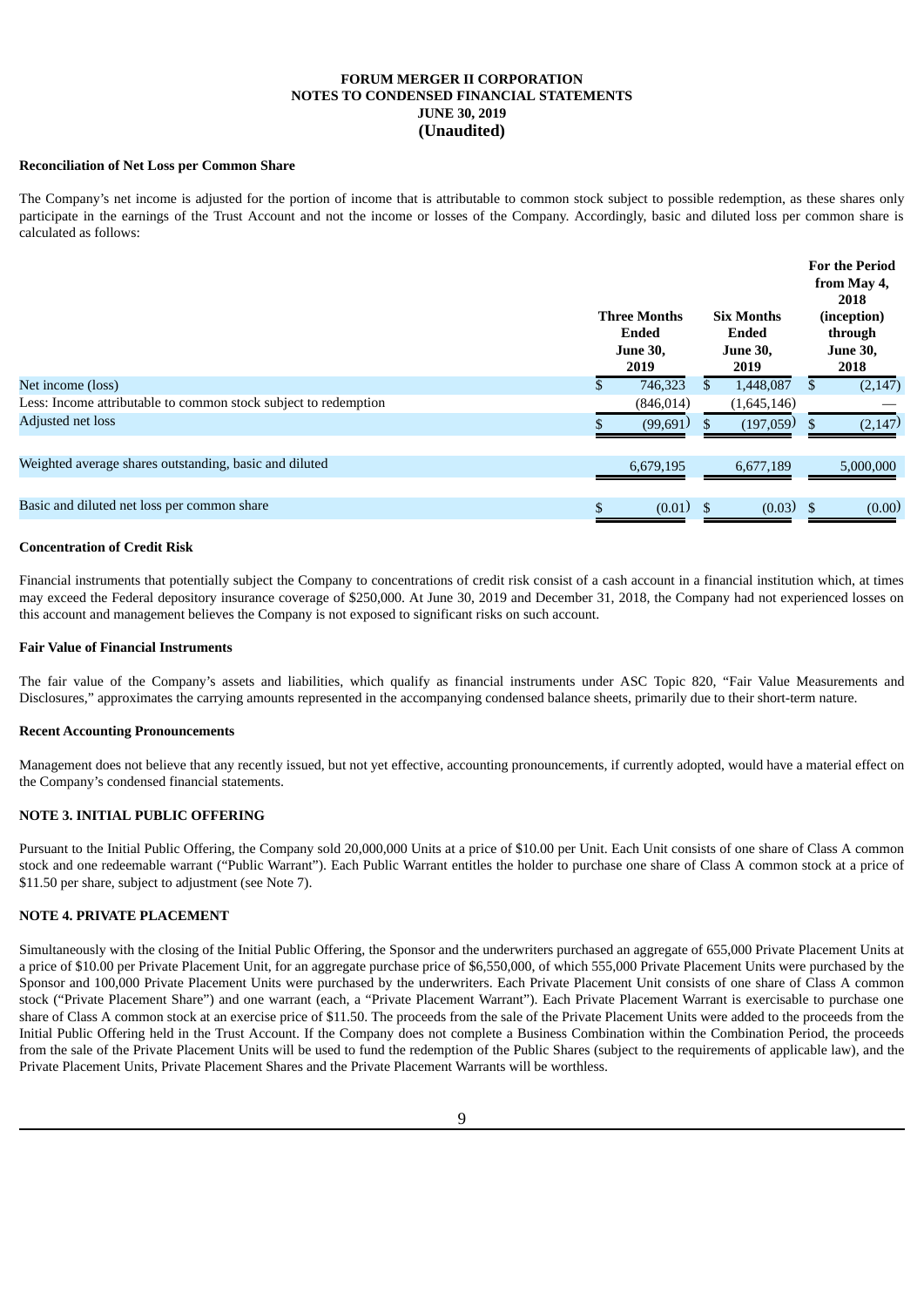### **NOTE 5. RELATED PARTY TRANSACTIONS**

#### **Founder Shares**

On May 16, 2018, the Sponsor purchased 5,750,000 shares (the "Founder Shares") of the Company's Class B common stock for an aggregate price of \$25,000. The Founder Shares will automatically convert into Class A common stock upon the consummation of a Business Combination on a one-for-one basis, subject to adjustments, as described in Note 7.

The Founder Shares included an aggregate of up to 750,000 shares subject to forfeiture by the Sponsor to the extent that the underwriters' over-allotment was not exercised in full or in part, so that the Sponsor would own, on an as-converted basis, 20% of the Company's issued and outstanding shares after the Initial Public Offering (assuming the Sponsor did not purchase any Public Shares in the Initial Public Offering and excluding the Private Placement Shares). On September 21, 2018, the underwriters' over-allotment option expired unexercised, and, as a result 750,000 Founder Shares were forfeited resulting in an aggregate of 5,000,000 Founder Shares outstanding at December 31, 2018.

The Sponsor has agreed, subject to certain limited exceptions, not to transfer, assign or sell any of its Founder Shares until the earlier to occur of: (A) one year after the completion of a Business Combination or (B) subsequent to a Business Combination, (x) if the last sale price of the Class A common stock equals or exceeds \$12.00 per share (as adjusted for stock splits, stock dividends, reorganizations, recapitalizations and the like) for any 20 trading days within any 30 trading day period commencing at least 150 days after a Business Combination, or (y) the date on which the Company completes a liquidation, merger, capital stock exchange or other similar transaction that results in all of the Company's stockholders having the right to exchange their shares of common stock for cash, securities or other property.

### **Administrative Services Agreement**

The Company entered into an agreement with an affiliate of the Sponsor whereby, commencing on August 7, 2018 through the earlier of the Company's consummation of a Business Combination and its liquidation, the Company agreed to pay the affiliate \$15,000 per month for office space, utilities and secretarial and administrative support. For the three and six months ended June 30, 2019, the Company incurred \$45,000 and \$90,000 in fees for these services, respectively. Administrative fees amounting to \$21,093 at June 30, 2019 are included in accounts payable and accrued expenses in the accompanying condensed balance sheets.

#### **Related Party Loans**

On May 16, 2018, the Company issued an unsecured promissory note to the Sponsor (the "Promissory Note"), pursuant to which the Company could borrow up to an aggregate principal amount of \$300,000. The Promissory Note was non-interest bearing and payable on the earlier of December 31, 2018 or the completion of the Initial Public Offering. The Promissory Note was repaid upon the consummation of the Initial Public Offering on August 7, 2018.

In addition, in order to finance transaction costs in connection with a Business Combination, the Sponsor or an affiliate of the Sponsor, or certain of the Company's officers and directors may, but are not obligated to, loan the Company funds as may be required ("Working Capital Loans"). If the Company completes a Business Combination, the Company would repay the Working Capital Loans out of the proceeds of the Trust Account released to the Company. Otherwise, the Working Capital Loans would be repaid only out of funds held outside the Trust Account. In the event that a Business Combination does not close, the Company may use a portion of proceeds held outside the Trust Account to repay the Working Capital Loans but no proceeds held in the Trust Account would be used to repay the Working Capital Loans. Except for the foregoing, the terms of such Working Capital Loans, if any, have not been determined and no written agreements exist with respect to such loans. The Working Capital Loans would either be repaid upon consummation of a Business Combination, without interest, or, at the lender's discretion, up to \$1,200,000 of such Working Capital Loans may be convertible into units of the post Business Combination entity at a price of \$10.00 per unit. The units would be identical to the Private Placement Units.

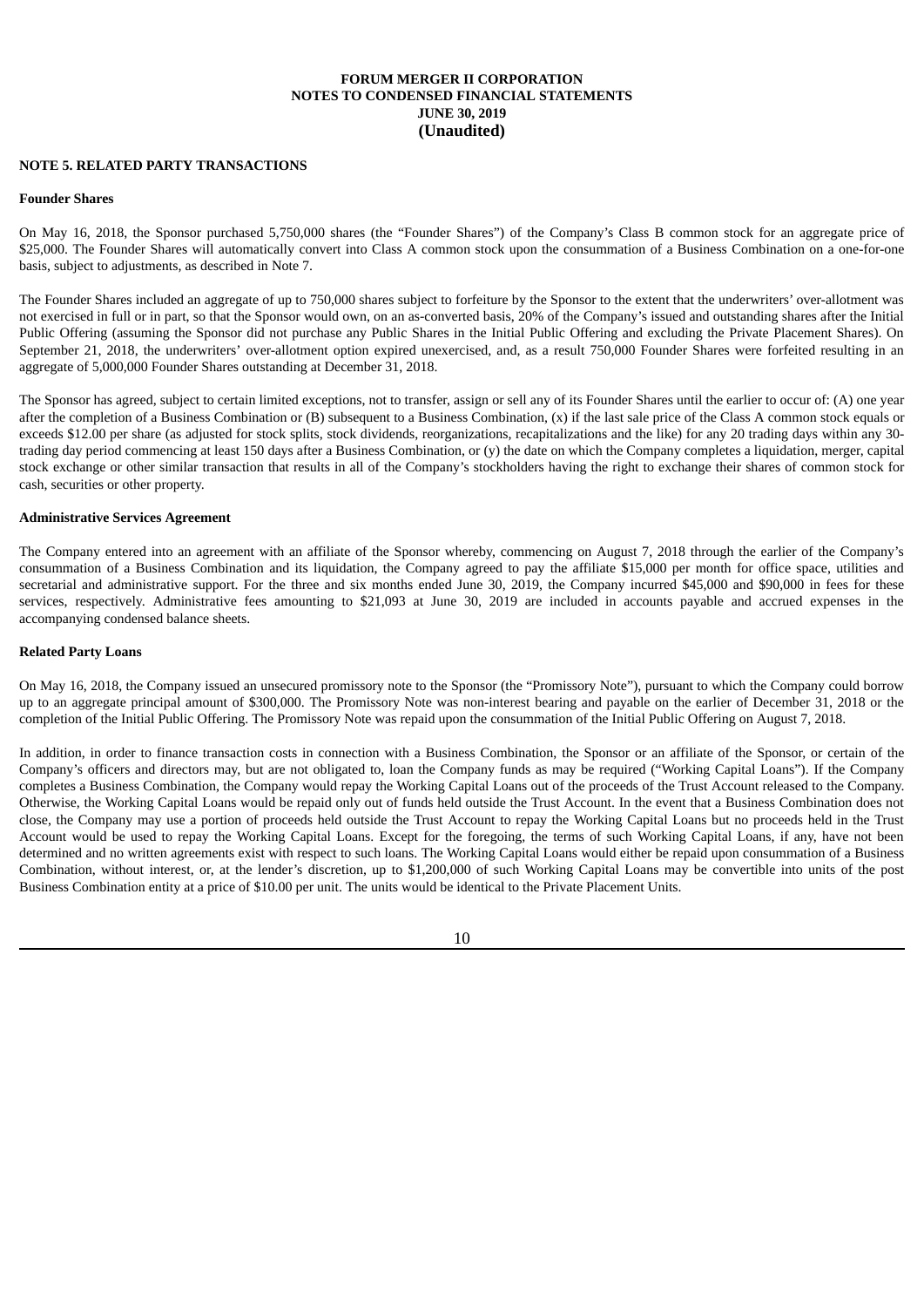#### **NOTE 6. COMMITMENTS**

### **Registration Rights**

Pursuant to a registration rights agreement entered into on August 7, 2018, the holders of the Founder Shares (and any shares of Class A common stock issuable upon conversion of the Founder Shares), Private Placement Units, Private Placement Shares, Private Placement Warrants (and any shares of Class A common stock issuable upon the exercise of the Private Placement Warrants), and securities that may be issued upon conversion of Working Capital Loans are entitled to registration rights requiring the Company to register such securities for resale (in the case of the Founder Shares, only after conversion to Class A common stock). The holders of the majority of these securities are entitled to make up to three demands, excluding short form demands, that the Company register such securities. In addition, the holders have certain "piggy-back" registration rights with respect to registration statements filed subsequent to the completion of a Business Combination and rights to require the Company to register for resale such securities pursuant to Rule 415 under the Securities Act. However, the registration rights agreement provides that the Company will not permit any registration statement filed under the Securities Act to become effective until termination of the applicable lock-up period. The Company will bear the expenses incurred in connection with the filing of any such registration statements.

#### **Underwriting Agreement**

The underwriters were paid a cash underwriting fee of \$4,000,000. In addition, the underwriters are entitled to a deferred underwriting fee of \$0.35 per Unit, or \$7,000,000 in the aggregate. The deferred fee will be forfeited by the underwriters solely in the event that the Company fails to complete a Business Combination, subject to the terms of the underwriting agreement.

## **NOTE 7. STOCKHOLDERS' EQUITY**

*Preferred Stock* — The Company is authorized to issue 1,000,000 shares of preferred stock with a par value of \$0.0001 per share with such designations, voting and other rights and preferences as may be determined from time to time by the Company's board of directors. At June 30, 2019 and December 31, 2018, there were no shares of preferred stock issued or outstanding.

### **Common Stock**

*Class A Common Stock* — The Company is authorized to issue 100,000,000 shares of Class A common stock with a par value of \$0.0001 per share. Holders of Class A common stock are entitled to one vote for each share. At June 30, 2019 and December 31, 2018, there were 1,688,928 and 1,675,160 shares of Class A common stock issued or outstanding, excluding 18,966,072 and 18,979,840 shares of common stock subject to possible redemption, respectively.

*Class B Common Stock* — The Company is authorized to issue 10,000,000 shares of Class B common stock with a par value of \$0.0001 per share. Holders of Class B common stock are entitled to one vote for each share. At June 30, 2019 and December 31, 2018, there were 5,000,000 shares of Class B common stock issued and outstanding.

Holders of Class A common stock and Class B common stock will vote together as a single class on all other matters submitted to a vote of stockholders except as required by law.

The shares of Class B common stock will automatically convert into shares of Class A common stock at the time of a Business Combination on a one-for-one basis, subject to adjustment. In the case that additional shares of Class A common stock, or equity-linked securities, are issued or deemed issued in excess of the amounts offered in the Initial Public Offering and related to the closing of a Business Combination, the ratio at which shares of Class B common stock shall convert into shares of Class A common stock will be adjusted (unless the holders of a majority of the outstanding shares of Class B common stock agree to waive such adjustment with respect to any such issuance or deemed issuance) so that the number of shares of Class A common stock issuable upon conversion of all shares of Class B common stock will equal, in the aggregate, on an as-converted basis, 20% of the sum of the total number of all shares of common stock outstanding upon the completion of the Initial Public Offering (not including the shares of Class A common stock underlying the private placement units) plus all shares of Class A common stock and equity-linked securities issued or deemed issued in connection with a Business Combination (excluding any shares or equity-linked securities issued, or to be issued, to any seller in a Business Combination, any private placement-equivalent securities issued, or to be issued, to any seller in a Business Combination, any private placement equivalent securities issued to the Sponsor or its affiliates upon conversion of loans made to the Company). Holders of Founder Shares may also elect to convert their shares of Class B common stock into an equal number of shares of Class A common stock, subject to adjustment as provided above, at any time.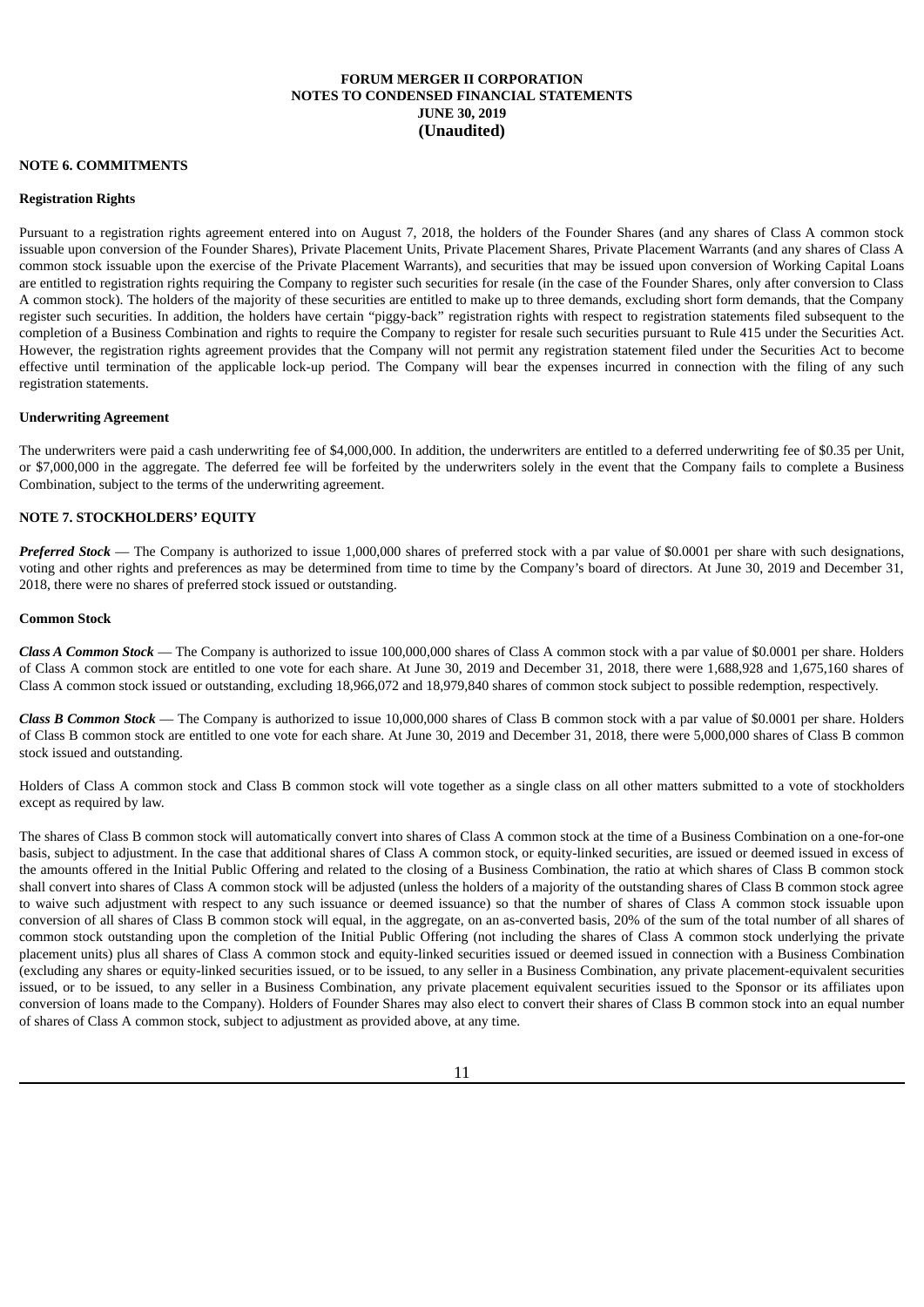*Warrants* — The Public Warrants will become exercisable on the later of (a) 30 days after the completion of a Business Combination or (b) 12 months from the closing of the Initial Public Offering; provided in each case that the Company has an effective registration statement under the Securities Act covering the shares of common stock issuable upon exercise of the Public Warrants and a current prospectus relating to them is available. The Company has agreed that as soon as practicable, but in no event later than 15 business days after the closing of a Business Combination, the Company will use its best efforts to file with the SEC a registration statement for the registration, under the Securities Act, of the shares of Class A common stock issuable upon exercise of the Public Warrants. The Company will use its best efforts to cause the same to become effective and to maintain a current prospectus relating to those shares of Class A common stock until the warrants expire or are redeemed, as specified in the warrant agreement. If a registration statement covering the shares of Class A common stock issuable upon exercise of the warrants is not effective by the 60th business day after the closing of a Business Combination, warrant holders may, until such time as there is an effective registration statement and during any period when the Company will have failed to maintain an effective registration statement, exercise warrants on a "cashless basis" in accordance with Section 3(a)(9) of the Securities Act or another exemption. Notwithstanding the above, if the Class A common stock is at the time of any exercise of a warrant not listed on a national securities exchange such that it satisfies the definition of a "covered security" under Section 18(b)(1) of the Securities Act, the Company may, at its option, require holders of Public Warrants who exercise their warrants to do so on a "cashless basis" in accordance with Section 3(a)(9) of the Securities Act and, in the event the Company so elects, the Company will not be required to file or maintain in effect a registration statement, and in the event the Company does not so elect, the Company will use its best efforts to register or qualify the shares under applicable blue sky laws to the extent an exemption is not available. If that exemption, or another exemption, is not available, holders will not be able to exercise their warrants on a cashless basis. The Public Warrants will expire five years after the completion of a Business Combination or earlier upon redemption or liquidation.

Once the warrants become exercisable, the Company may redeem the Public Warrants:

- in whole and not in part;
- at a price of \$0.01 per warrant;
- upon not less than 30 days' prior written notice of redemption; and
- if, and only if, the reported last sale price of the Company's Class A common stock equals or exceeds \$18.00 per share for any 20 trading days within a 30-trading day period ending three business days before the Company sends the notice of redemption to the warrant holders.
- If, and only if, there is a current registration statement in effect with respect to the shares of Class A common stock underlying such warrants.

If the Company calls the Public Warrants for redemption, management will have the option to require all holders that wish to exercise the Public Warrants to do so on a "cashless basis," as described in the warrant agreement. The exercise price and number of shares of Class A common stock issuable upon exercise of the warrants may be adjusted in certain circumstances including in the event of a stock dividend, or recapitalization, reorganization, merger or consolidation. However, the warrants will not be adjusted for issuance of Class A common stock at a price below its exercise price. Additionally, in no event will the Company be required to net cash settle the warrants. If the Company is unable to complete a Business Combination within the Combination Period and the Company liquidates the funds held in the Trust Account, holders of warrants will not receive any of such funds with respect to their warrants, nor will they receive any distribution from the Company's assets held outside of the Trust Account with the respect to such warrants. Accordingly, the warrants may expire worthless.

The Private Placement Warrants are identical to the Public Warrants underlying the Units sold in the Initial Public Offering, except that the Private Placement Warrants and the Class A common stock issuable upon the exercise of the Private Placement Warrants will not be transferable, assignable or salable until 30 days after the completion of a Business Combination, subject to certain limited exceptions. Additionally, the Private Placement Warrants will be exercisable on a cashless basis and be non-redeemable so long as they are held by the initial purchasers or their permitted transferees. If the Private Placement Warrants are held by someone other than the initial purchasers or their permitted transferees, the Private Placement Warrants will be redeemable by the Company and exercisable by such holders on the same basis as the Public Warrants.

## **NOTE 8. FAIR VALUE MEASUREMENTS**

The Company follows the guidance in ASC 820 for its financial assets and liabilities that are re-measured and reported at fair value at each reporting period, and non-financial assets and liabilities that are re-measured and reported at fair value at least annually.

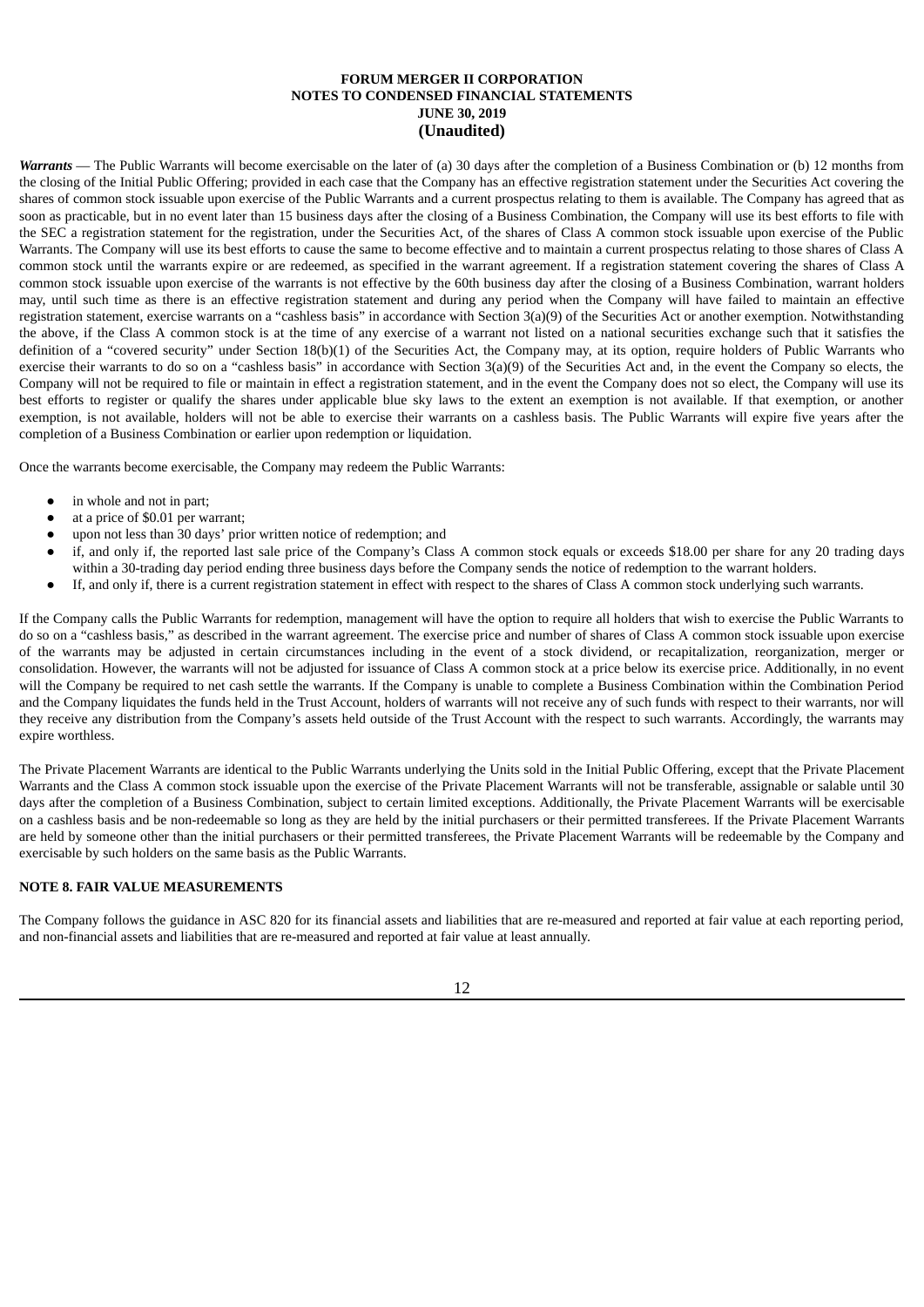The fair value of the Company's financial assets and liabilities reflects management's estimate of amounts that the Company would have received in connection with the sale of the assets or paid in connection with the transfer of the liabilities in an orderly transaction between market participants at the measurement date. In connection with measuring the fair value of its assets and liabilities, the Company seeks to maximize the use of observable inputs (market data obtained from independent sources) and to minimize the use of unobservable inputs (internal assumptions about how market participants would price assets and liabilities). The following fair value hierarchy is used to classify assets and liabilities based on the observable inputs and unobservable inputs used in order to value the assets and liabilities:

- Level 1: Quoted prices in active markets for identical assets or liabilities. An active market for an asset or liability is a market in which transactions for the asset or liability occur with sufficient frequency and volume to provide pricing information on an ongoing basis.
- Level 2: Observable inputs other than Level 1 inputs. Examples of Level 2 inputs include quoted prices in active markets for similar assets or liabilities and quoted prices for identical assets or liabilities in markets that are not active.
- Level 3: Unobservable inputs based on our assessment of the assumptions that market participants would use in pricing the asset or liability.

The following table presents information about the Company's assets that are measured at fair value on a recurring basis at June 30, 2019 and December 31, 2018, and indicates the fair value hierarchy of the valuation inputs the Company utilized to determine such fair value:

|                                             |       | <b>June 30,</b>               | December 31, |
|---------------------------------------------|-------|-------------------------------|--------------|
| <b>Description</b>                          | Level | 2019                          | 2018         |
| Assets:                                     |       |                               |              |
| Marketable securities held in Trust Account |       | $$203,565,513 \t$201,748,422$ |              |
|                                             |       |                               |              |

## **NOTE 9. SUBSEQUENT EVENTS**

The Company evaluates subsequent events and transactions that occur after the balance sheet date up to the date that the condensed financial statements were issued. Based upon this review, the Company did not identify any subsequent events that would have required adjustment or disclosure in the condensed financial statements.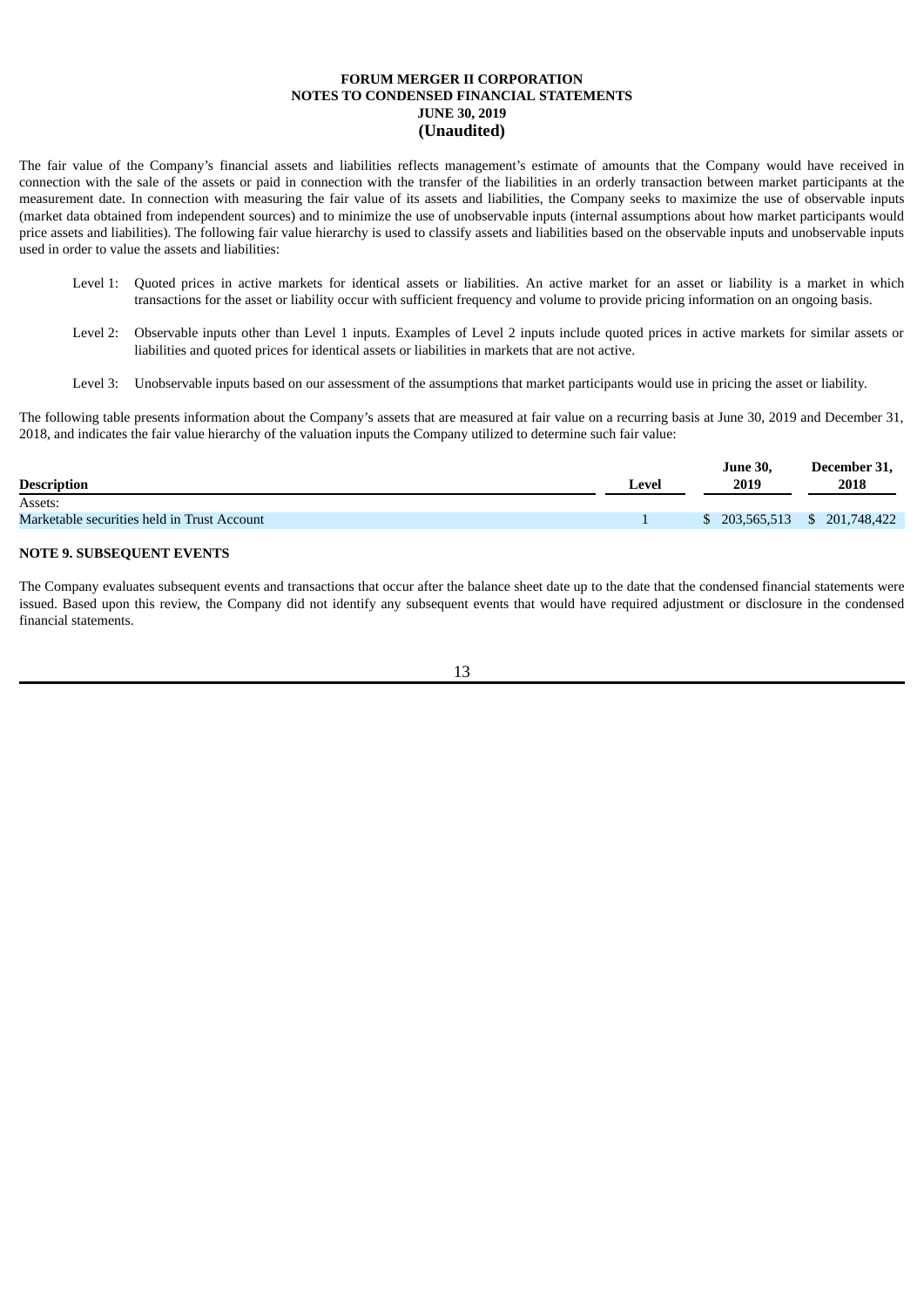## **ITEM 2. MANAGEMENT'S DISCUSSION AND ANALYSIS OF FINANCIAL CONDITION AND RESULTS OF OPERATIONS**

References in this quarterly report on Form 10-Q (the "Quarterly Report") to "we," "us" or the "Company" refer to Forum Merger II Corporation. The following discussion and analysis of the Company's financial condition and results of operations should be read in conjunction with the financial statements and the notes thereto contained elsewhere in this Quarterly Report (the "Financial Statements"). Capitalized terms used but not otherwise defined herein have the meaning set forth in the Financial Statements. Certain information contained in the discussion and analysis set forth below includes forward-looking statements that involve risks and uncertainties.

## **Special Note Regarding Forward-Looking Statements**

This Quarterly Report includes "forward-looking statements" within the meaning of Section 27A of the Securities Act and Section 21E of the Exchange Act that are not historical facts, and involve risks and uncertainties that could cause actual results to differ materially from those expected and projected. All statements, other than statements of historical fact included in this Quarterly Report including, without limitation, statements in this "Management's Discussion and Analysis of Financial Condition and Results of Operations" regarding the Company's financial position, business strategy and the plans and objectives of management for future operations, are forward-looking statements. Words such as "expect," "believe," "anticipate," "intend," "estimate," "seek" and variations and similar words and expressions are intended to identify such forward-looking statements. Such forward-looking statements relate to future events or future performance, but reflect management's current beliefs, based on information currently available. A number of factors could cause actual events, performance or results to differ materially from the events, performance and results discussed in the forward-looking statements. For information identifying important factors that could cause actual results to differ materially from those anticipated in the forward-looking statements, please refer to the Risk Factors section of the Company's Annual Report on [Form](http://www.sec.gov/Archives/edgar/data/1741231/000121390019004859/f10k2018_forummerger2.htm) 10-K for the period ending December 31, 2018 filed with the SEC. The Company's securities filings can be accessed on the EDGAR section of the SEC's website at www.sec.gov. Except as expressly required by applicable securities law, the Company disclaims any intention or obligation to update or revise any forward-looking statements whether as a result of new information, future events or otherwise.

#### **Overview**

We are a blank check company incorporated on May 4, 2018 as a Delaware corporation and formed for the purpose of effecting a merger, capital stock exchange, asset acquisition, stock purchase, reorganization or similar business combination with one or more businesses. We intend to effectuate our Business Combination using cash from the proceeds of our Initial Public Offering and the sale of the Private Placement Units that occurred simultaneously with the completion of our Initial Public Offering, our capital stock, debt or a combination of cash, stock and debt.

The issuance of additional shares of our stock in a Business Combination:

- may significantly dilute the equity interest of investors, which dilution would increase if the anti-dilution provisions in the Class B common stock resulted in the issuance of Class A shares on a greater than one-to-one basis upon conversion of the Class B common stock;
- may subordinate the rights of holders of our common stock if preferred stock is issued with rights senior to those afforded our common stock;
- could cause a change in control if a substantial number of shares of our common stock are issued, which may affect, among other things, our ability to use our net operating loss carry forwards, if any, and could result in the resignation or removal of our present officers and directors;
- may have the effect of delaying or preventing a change of control of us by diluting the stock ownership or voting rights of a person seeking to obtain control of us; and
- may adversely affect prevailing market prices for our Class A common stock and/or warrants.

Similarly, if we issue debt securities or otherwise incur significant indebtedness, it could result in:

- default and foreclosure on our assets if our operating revenues after a Business Combination are insufficient to repay our debt obligations;
- acceleration of our obligations to repay the indebtedness even if we make all principal and interest payments when due if we breach certain covenants that require the maintenance of certain financial ratios or reserves without a waiver or renegotiation of that covenant;
- our immediate payment of all principal and accrued interest, if any, if the debt security is payable on demand;
- our inability to obtain necessary additional financing if the debt security contains covenants restricting our ability to obtain such financing while the debt security is outstanding;
- our inability to pay dividends on our common stock;
- using a substantial portion of our cash flow to pay principal and interest on our debt, which will reduce the funds available for dividends on our common stock if declared, our ability to pay expenses, make capital expenditures and acquisitions, and fund other general corporate purposes;

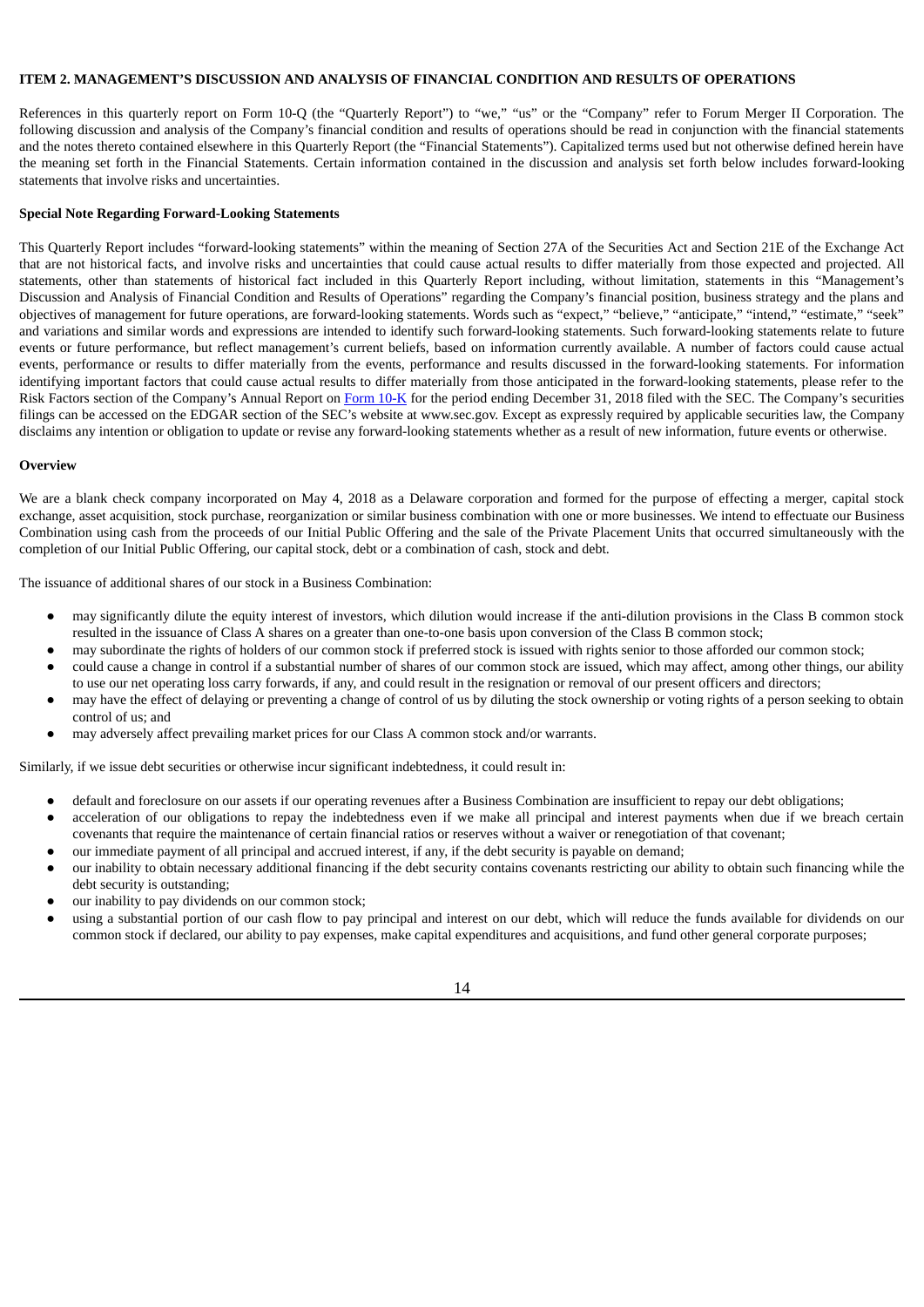- limitations on our flexibility in planning for and reacting to changes in our business and in the industry in which we operate;
- increased vulnerability to adverse changes in general economic, industry and competitive conditions and adverse changes in government regulation; ● limitations on our ability to borrow additional amounts for expenses, capital expenditures, acquisitions, debt service requirements, and execution of our strategy; and
- other disadvantages compared to our competitors who have less debt.

We expect to continue to incur significant costs in the pursuit of our acquisition plans. We cannot assure you that our plans to complete a Business Combination will be successful.

### **Results of Operations**

We have neither engaged in any operations nor generated any revenues to date. Our only activities from inception to June 30, 2019 were organizational activities, including those necessary to prepare for the Initial Public Offering, and identifying a target company for a Business Combination. We do not expect to generate any operating revenues until after the completion of our Business Combination. We generate non-operating income in the form of interest income on marketable securities. We incur expenses as a result of being a public company (for legal, financial reporting, accounting and auditing compliance), as well as for due diligence expenses in connection with completing a Business Combination.

For the three months ended June 30, 2019, we had net income of \$746,323, which consisted of interest income on marketable securities held in the Trust Account of \$1,203,733, offset by an unrealized loss on marketable securities held in our Trust Account of \$5,252, operating costs of \$195,814 and a provision for income taxes of \$256,344.

For the six months ended June 30, 2019, we had net income of \$1,448,087, which consisted of interest income on marketable securities held in the Trust Account of \$2,374,127 and an unrealized gain on marketable securities held in our Trust Account of \$6,583, offset by operating costs of \$386,750 and a provision for income taxes of \$545,873, respectively.

For the period from May 4, 2018 (inception) through June 30, 2018, we had a net loss of \$2,147, which consisted of formation and operating costs.

## **Liquidity and Capital Resources**

On August 7, 2018, we consummated the Initial Public Offering of 20,000,000 units at a price of \$10.00 per unit, generating gross proceeds of \$200,000,000. Simultaneously with the closing of the Initial Public Offering, we consummated the sale of 655,000 Private Placement Units to the Sponsor and underwriters at a price of \$10.00 per unit, generating gross proceeds of \$6,550,000.

Following the Initial Public Offering and the sale of the Private Placement Units, a total of \$200,000,000 was placed in the Trust Account. We incurred \$11,532,114 in transaction costs, including \$4,000,000 of underwriting fees, \$7,000,000 of deferred underwriting fees and \$532,114 of other costs.

For the six months ended June 30, 2019, cash used in operating activities was \$823,790. Net income of \$1,448,087 was offset by interest earned on marketable securities held in the Trust Account of \$2,374,127, an unrealized gain on marketable securities held in our Trust Account of \$6,583 and a deferred tax provision of \$61,568. Changes in operating assets and liabilities provided \$170,401 of cash from operating activities.

We intend to use substantially all of the funds held in the Trust Account (excluding deferred underwriting fees) to complete our Business Combination. To the extent that our capital stock or debt is used, in whole or in part, as consideration to complete our Business Combination, the remaining proceeds held in the Trust Account will be used as working capital to finance the operations of the target business or businesses, make other acquisitions and pursue our growth strategies.

As of June 30, 2019, we had cash of \$1,501,924 held outside the Trust Account. We intend to use the funds held outside the Trust Account primarily to identify and evaluate target businesses, perform business due diligence on prospective target businesses, travel to and from the offices, plants or similar locations of prospective target businesses or their representatives or owners, review corporate documents and material agreements of prospective target businesses, and structure, negotiate and complete a Business Combination.

In order to fund working capital deficiencies or finance transaction costs in connection with a Business Combination, the Sponsor or an affiliate of the Sponsor or certain of our officers and directors may, but are not obligated to, loan us funds as may be required. If we complete a Business Combination, we would repay such loaned amounts. In the event that a Business Combination does not close, we may use a portion of the working capital held outside the Trust Account to repay such loaned amounts but no proceeds from our Trust Account would be used for such repayment. Up to \$1,200,000 of such working capital loans may be convertible into Private Placement Units at a price of \$10.00 per unit at the option of the lender.

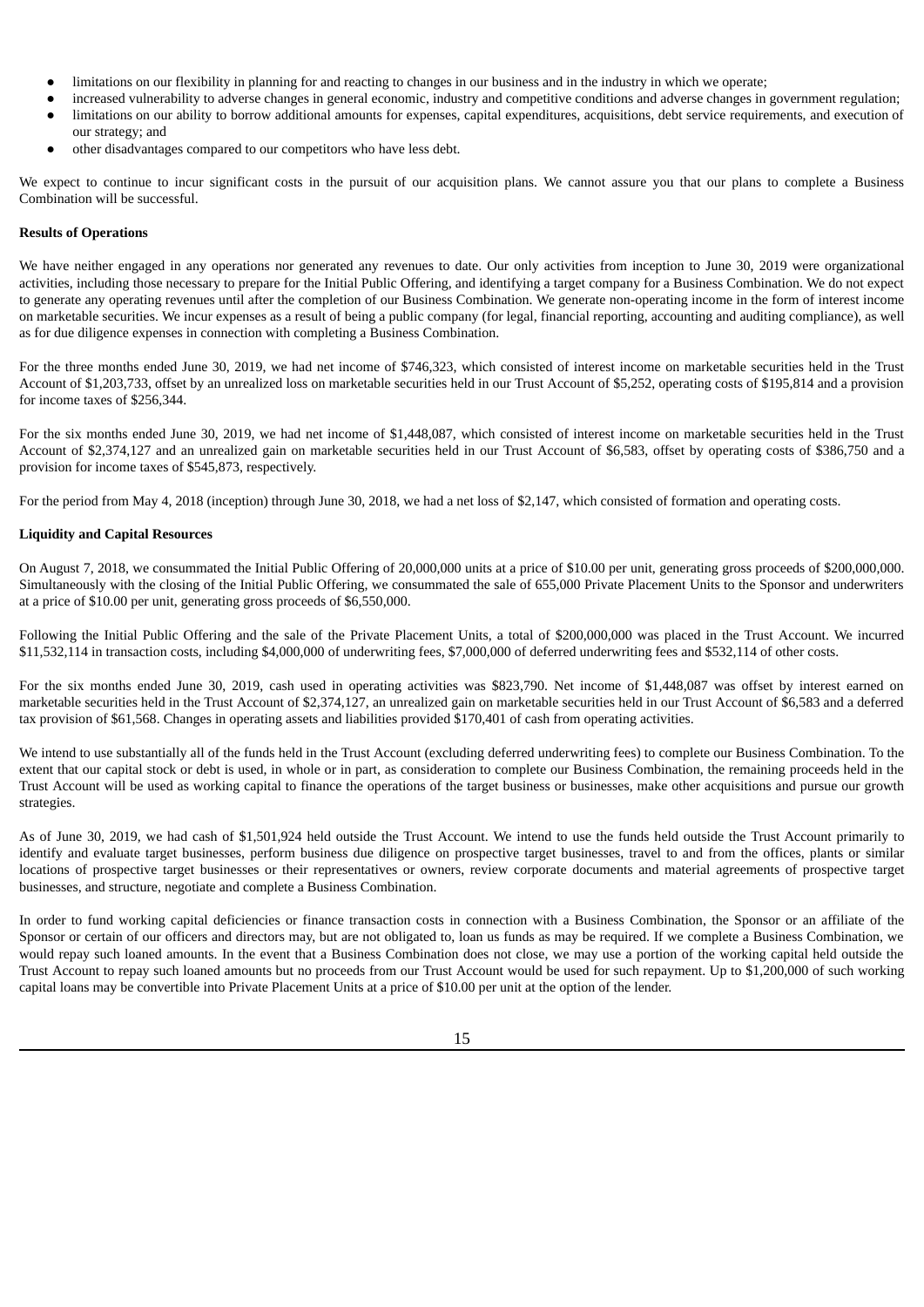We do not believe we will need to raise additional funds in order to meet the expenditures required for operating our business through February 7, 2020. However, if our estimates of the costs of identifying a target business, undertaking in-depth due diligence and negotiating a Business Combination are less than the actual amount necessary to do so, we may have insufficient funds available to operate our business prior to our Business Combination. Moreover, we may need to obtain additional financing either to complete our Business Combination or because we become obligated to redeem a significant number of public shares upon completion of our Business Combination, in which case we may issue additional securities or incur debt in connection with such Business Combination. In addition, we intend to target businesses larger than we could acquire with the net proceeds of our Initial Public Offering and the sale of the Private Placement Units, and may as a result be required to seek additional financing to complete such proposed initial Business Combination. Subject to compliance with applicable securities laws, we would only complete such financing simultaneously with the completion of our Business Combination. If we are unable to complete our initial Business Combination because we do not have sufficient funds available to us, we will be forced to cease operations and liquidate the Trust Account. In addition, following our Business Combination, if cash on hand is insufficient, we may need to obtain additional financing in order to meet our obligations.

#### **Off-balance Sheet Financing Arrangements**

We have no obligations, assets or liabilities, which would be considered off-balance sheet arrangements as of June 30, 2019. We do not participate in transactions that create relationships with unconsolidated entities or financial partnerships, often referred to as variable interest entities, which would have been established for the purpose of facilitating off-balance sheet arrangements. We have not entered into any off-balance sheet financing arrangements, established any special purpose entities, guaranteed any debt or commitments of other entities, or purchased any non-financial assets.

### **Contractual Obligations**

We do not have any long-term debt, capital lease obligations, operating lease obligations, purchase obligations or long-term liabilities, other than an agreement to pay an affiliate of the Sponsor a monthly fee of \$15,000 for office space, utilities and administrative support to the Company. We began incurring these fees on August 7, 2018 and will continue to incur these fees monthly until the earlier of the completion of the Business Combination and the Company's liquidation.

### **Critical Accounting Policies**

The preparation of financial statements and related disclosures in conformity with accounting principles generally accepted in the United States of America requires management to make estimates and assumptions that affect the reported amounts of assets and liabilities, disclosure of contingent assets and liabilities at the date of the financial statements, and income and expenses during the periods reported. Actual results could materially differ from those estimates. We have identified the following critical accounting policies:

#### *Common stock subject to possible redemption*

We account for our common stock subject to possible redemption in accordance with the guidance in Accounting Standards Codification ("ASC") Topic 480 "Distinguishing Liabilities from Equity." Common stock subject to mandatory redemption is classified as a liability instrument and is measured at fair value. Conditionally redeemable common stock (including common stock that features redemption rights that are either within the control of the holder or subject to redemption upon the occurrence of uncertain events not solely within our control) is classified as temporary equity. At all other times, common stock is classified as stockholders' equity. Our common stock features certain redemption rights that are considered to be outside of our control and subject to occurrence of uncertain future events. Accordingly, common stock subject to possible redemption is presented at redemption value as temporary equity, outside of the stockholders' equity section of our balance sheets.

#### *Net loss per common share*

We apply the two-class method in calculating earnings per share. Shares of common stock subject to possible redemption which are not currently redeemable and are not redeemable at fair value, have been excluded from the calculation of basic net loss per share since such shares, if redeemed, only participate in their pro rata share of the Trust Account earnings. Our net income is adjusted for the portion of income that is attributable to common stock subject to possible redemption, as these shares only participate in the earnings of the Trust Account and not our income or losses.

#### *Recent accounting pronouncements*

Management does not believe that any recently issued, but not yet effective, accounting standards, if currently adopted, would have a material effect on our condensed financial statements.

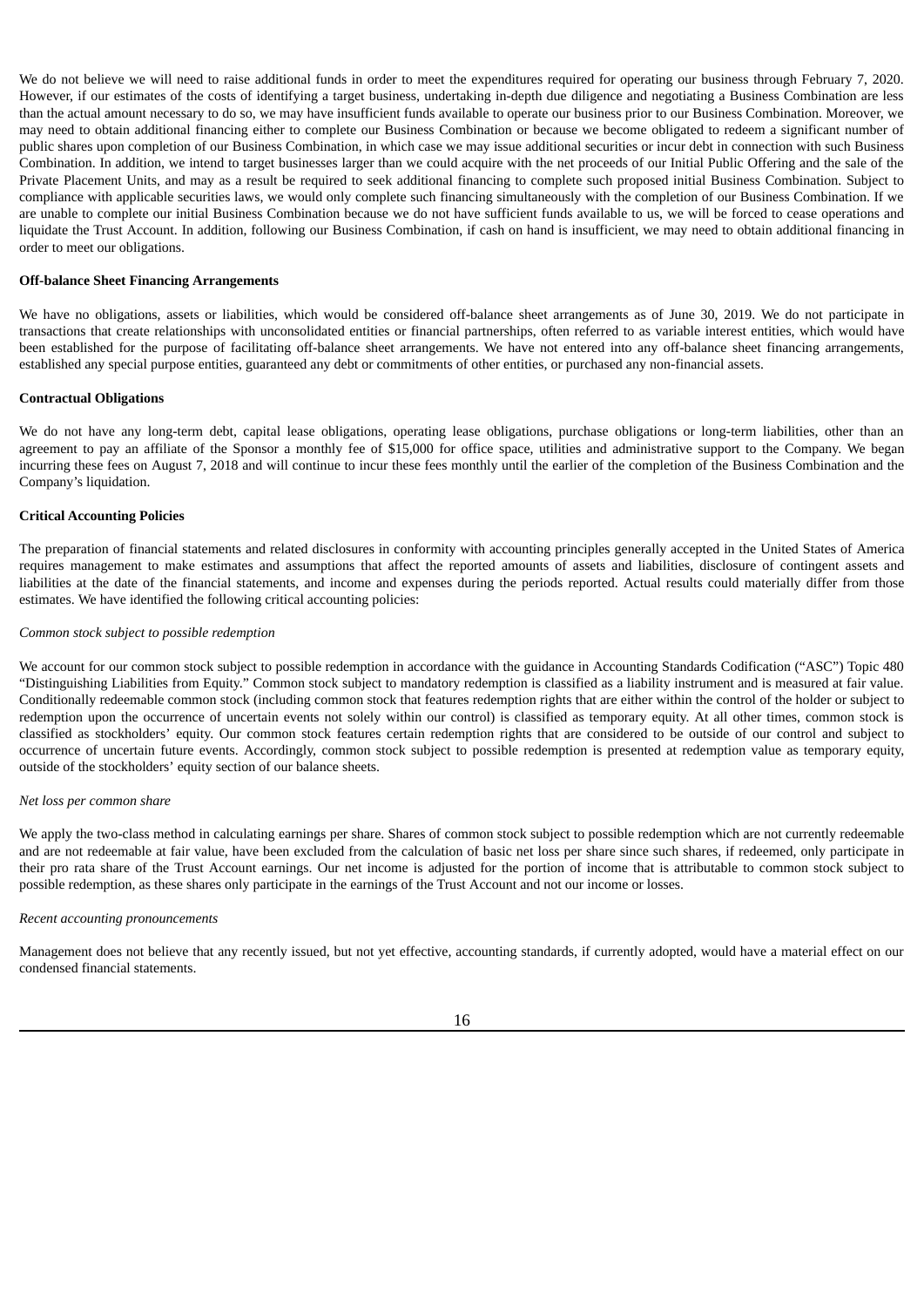## **ITEM 3. QUANTITATIVE AND QUALITATIVE DISCLOSURES ABOUT MARKET RISK**

As of June 30, 2019, we were not subject to any market or interest rate risk. Following the consummation of our Initial Public Offering, the net proceeds of our Initial Public Offering, including amounts in the Trust Account, may be invested in U.S. government treasury bills, notes or bonds with a maturity of 180 days or less or in certain money market funds that invest solely in U.S. treasuries. Due to the short-term nature of these investments, we believe there will be no associated material exposure to interest rate risk. We have not engaged in any hedging activities since our inception. We do not expect to engage in any hedging activities with respect to the market risk to which we are exposed.

## **ITEM 4. CONTROLS AND PROCEDURES**

Disclosure controls and procedures are controls and other procedures that are designed to ensure that information required to be disclosed in our reports filed or submitted under the Exchange Act is recorded, processed, summarized and reported within the time periods specified in the SEC's rules and forms. Disclosure controls and procedures include, without limitation, controls and procedures designed to ensure that information required to be disclosed in our reports filed or submitted under the Exchange Act is accumulated and communicated to our management, including our Co-Chief Executive Officer and Chief Financial Officer, to allow timely decisions regarding required disclosure.

#### *Evaluation of Disclosure Controls and Procedures*

As required by Rules 13a-15 and 15d-15 under the Exchange Act, our Co-Chief Executive Officer and Chief Financial Officer carried out an evaluation of the effectiveness of the design and operation of our disclosure controls and procedures as of June 30, 2019. Based upon their evaluation, our Co-Chief Executive Officer and Chief Financial Officer concluded that our disclosure controls and procedures (as defined in Rules 13a-15 (e) and 15d-15 (e) under the Exchange Act) were effective.

### *Changes in Internal Control Over Financial Reporting*

During the quarter ended June 30, 2019, there has been no change in our internal control over financial reporting that has materially affected, or is reasonably likely to materially affect, our internal control over financial reporting.

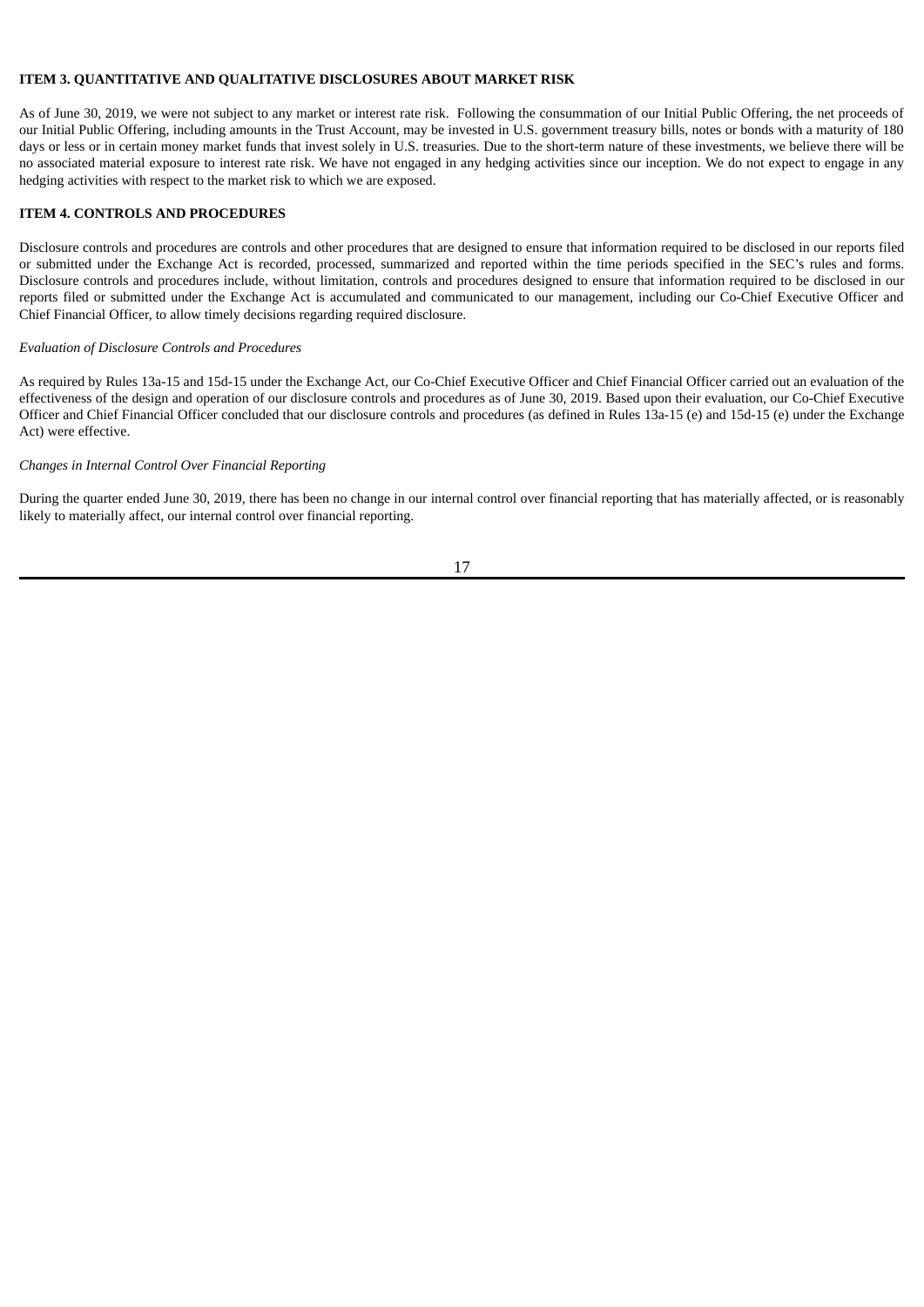## **PART II - OTHER INFORMATION**

### **ITEM 1. LEGAL PROCEEDINGS.**

None.

## **ITEM 1A. RISK FACTORS.**

Factors that could cause our actual results to differ materially from those in this Quarterly Report are any of the risks described in our Annual Report on form 10-K filed with the SEC on March 26, 2019. Any of these factors could result in a [significant](http://www.sec.gov/Archives/edgar/data/1741231/000121390019004859/f10k2018_forummerger2.htm) or material adverse effect on our results of operations or financial condition. Additional risk factors not presently known to us or that we currently deem immaterial may also impair our business or results of operations. As of the date of this Quarterly Report, there have been no material changes to the risk factors disclosed in our Annual Report on form [10-K](http://www.sec.gov/Archives/edgar/data/1741231/000121390019004859/f10k2018_forummerger2.htm) filed with the SEC on March 26, 2019, except we may disclose changes to such factors or disclose additional factors from time to time in our future filings with the SEC.

# **ITEM 2. UNREGISTERED SALES OF EQUITY SECURITIES AND USE OF PROCEEDS.**

In May 2018, we issued to our Sponsor an aggregate of 5,750,000 Founder Shares in exchange for a capital contribution of \$25,000. On September 21, 2018, the underwriters' over-allotment option expired unexercised, and, as a result 750,000 Founder Shares were forfeited resulting in an aggregate of 5,000,000 Founder Shares. The foregoing issuance was made pursuant to the exemption from registration contained in Section 4(a)(2) of the Securities Act.

On August 7, 2018, we consummated our Initial Public Offering of 20,000,000 units. The units were sold at an offering price of \$10.00 per unit, generating total gross proceeds of \$200,000,000. Jeffries LLC acted as the sole book running manager and EarlyBirdCapital, Inc. acted as co-manager of the offering. The securities sold in the offering were registered under the Securities Act on registration statement on [Form](http://www.sec.gov/Archives/edgar/data/1741231/000121390018008843/fs12018_forummerger2.htm) S-1 (No. 333-226084). The SEC declared the registration statement effective on August 2, 2018.

Simultaneously with the consummation of the Initial Public Offering, we consummated a private placement of 655,000 Private Placement Units to our Sponsor and underwriter at a price of \$10.00 per Private Unit, generating total proceeds of \$6,550,000. Such securities were issued pursuant to the exemption from registration contained in Section 4(a)(2) of the Securities Act.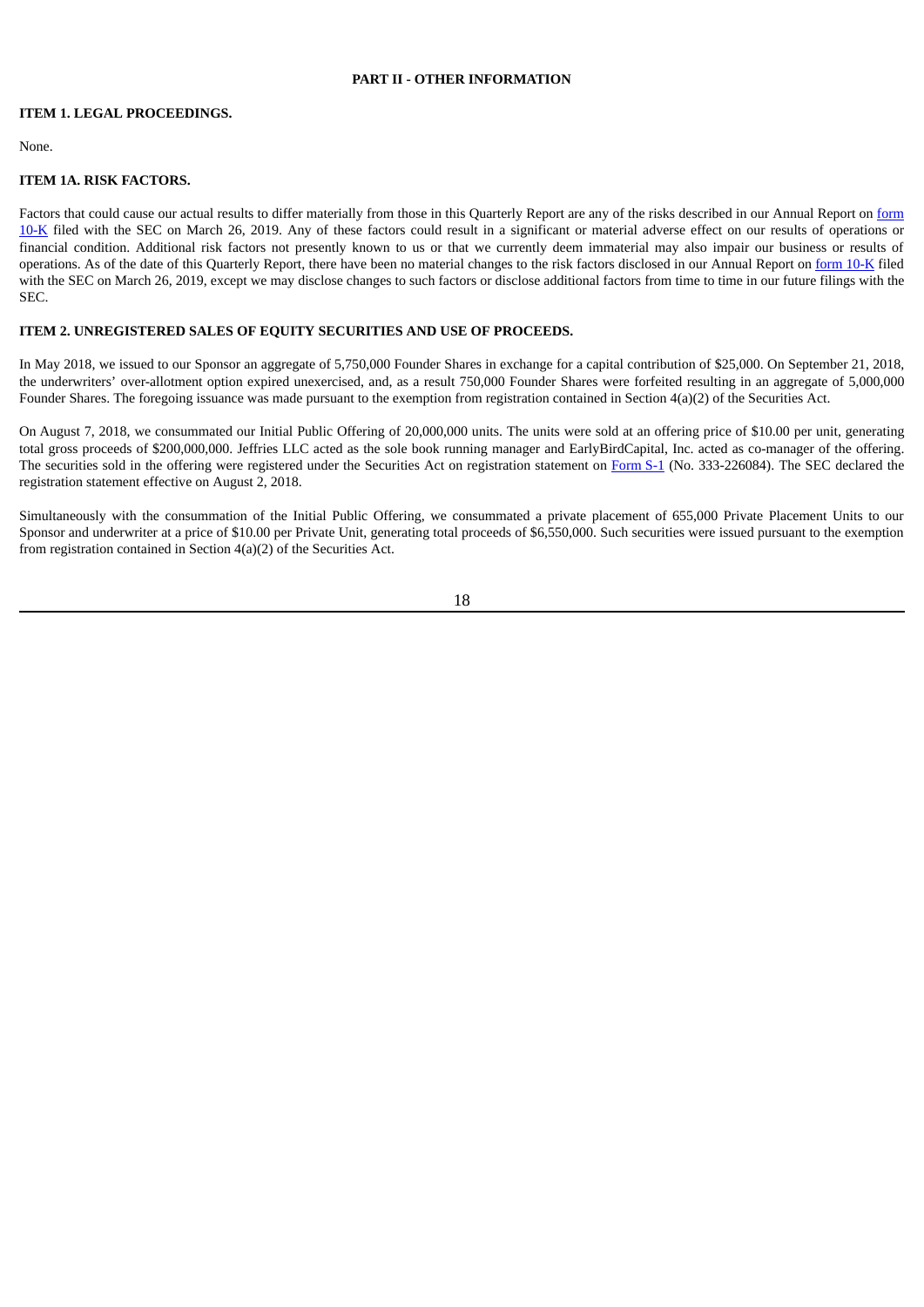The Private Placement Units are the same as the units sold in the Initial Public Offering, except that warrants included in the Private Placement Units (the "Private Placement Warrants") are not transferable, assignable or salable until 30 days after the completion of a Business Combination, subject to certain limited exceptions. Additionally, the Private Placement Warrants are exercisable on a cashless basis and are non-redeemable so long as they are held by the initial purchasers or their permitted transferees.

Of the gross proceeds received from the Initial Public Offering and private placement of Private Placement Units, \$200,000,000 was placed in a Trust Account.

We paid a total of \$4,000,000 in underwriting fees and \$532,114 for other costs and expenses related to the Initial Public Offering. In addition, the underwriters agreed to defer \$7,000,000 in underwriting fees.

For a description of the use of the proceeds generated in our Initial Public Offering, see Part I, Item 2 of this Quarterly Report.

## **ITEM 3. DEFAULTS UPON SENIOR SECURITIES.**

None.

## **ITEM 4. MINE SAFETY DISCLOSURES.**

Not applicable.

## **ITEM 5. OTHER INFORMATION.**

None.

## **ITEM 6. EXHIBITS.**

The following exhibits are filed as part of, or incorporated by reference into, this Quarterly Report.

| No.     | <b>Description of Exhibit</b>                                                                                                                 |
|---------|-----------------------------------------------------------------------------------------------------------------------------------------------|
| 31.1    | Certification of Principal Executive Officer Pursuant to Securities Exchange Act Rules 13a-14(a) and 15(d)-14(a), as adopted Pursuant to      |
|         | Section 302 of the Sarbanes-Oxley Act of 2002                                                                                                 |
| 31.2    | Certification of Principal Financial Officer Pursuant to Securities Exchange Act Rules 13a-14(a) and 15(d)-14(a), as adopted Pursuant to      |
|         | Section 302 of the Sarbanes-Oxley Act of 2002                                                                                                 |
| 32.1    | Certification of Principal Executive Officer Pursuant to 18 U.S.C. Section 1350, as adopted Pursuant to Section 906 of the Sarbanes-Oxley     |
|         | <b>Act of 2002</b>                                                                                                                            |
| 32.2    | Certification of Principal Financial Officer Pursuant to 18 U.S.C. Section 1350, as adopted Pursuant to Section 906 of the Sarbanes-Oxley Act |
|         | of 2002                                                                                                                                       |
| 101.INS | <b>XBRL Instance Document</b>                                                                                                                 |
| 101.CAL | <b>XBRL Taxonomy Extension Calculation Linkbase Document</b>                                                                                  |
| 101.SCH | <b>XBRL Taxonomy Extension Schema Document</b>                                                                                                |
| 101.DEF | XBRL Taxonomy Extension Definition Linkbase Document                                                                                          |
| 101.LAB | <b>XBRL Taxonomy Extension Labels Linkbase Document</b>                                                                                       |
| 101.PRE | XBRL Taxonomy Extension Presentation Linkbase Document                                                                                        |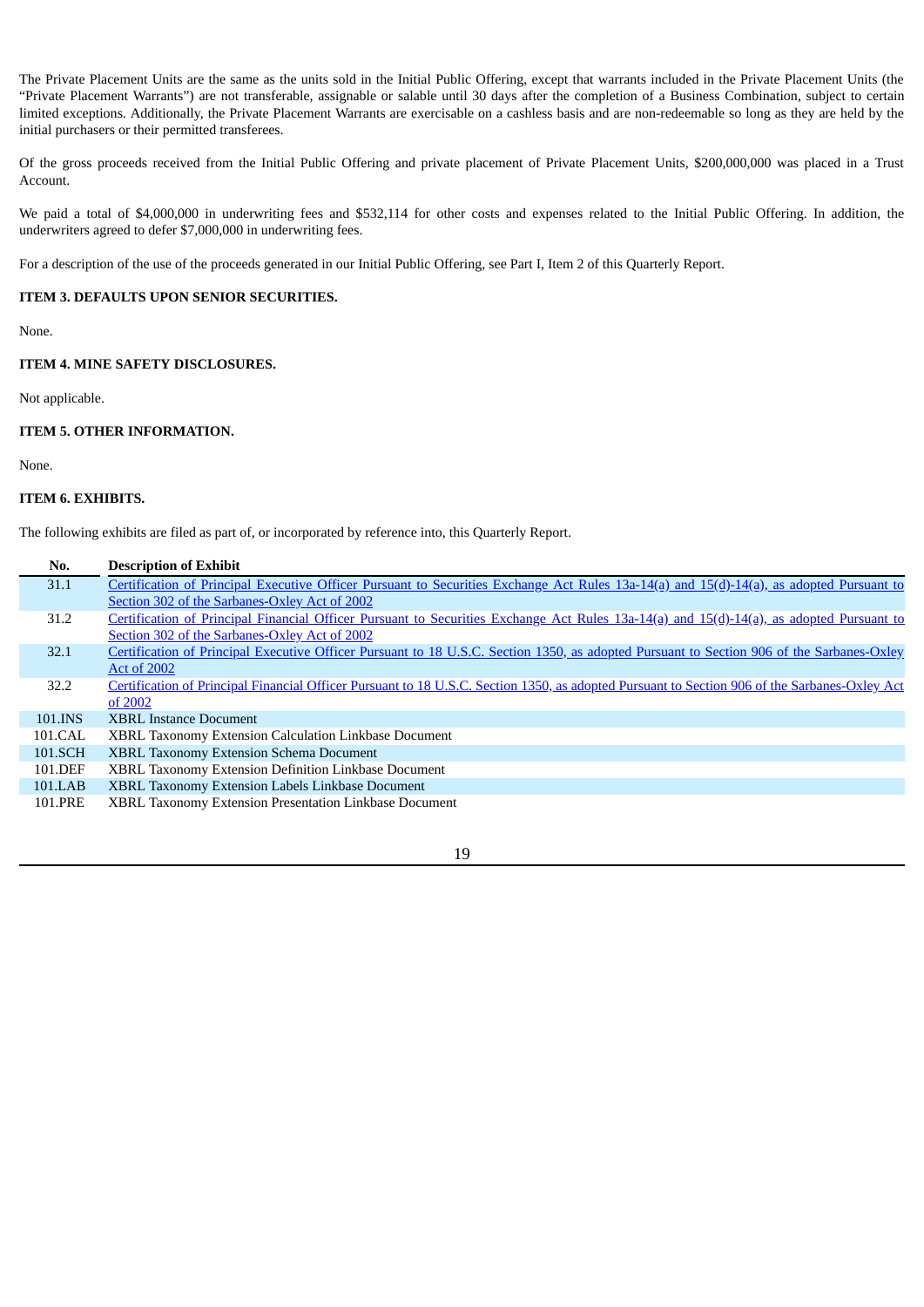## **SIGNATURES**

Pursuant to the requirements of Securities Exchange Act of 1934, the registrant has duly caused this report to be signed on its behalf by the undersigned, thereunto duly authorized.

# **FORUM MERGER II CORPORATION**

| Date: August 7, 2019 |        | /s/ Marshall Kiev                            |
|----------------------|--------|----------------------------------------------|
|                      |        | Name: Marshall Kiev                          |
|                      | Title: | Co-Chief Executive Officer,                  |
|                      |        | President and Director                       |
|                      |        | (Principal Executive Officer)                |
| Date: August 7, 2019 |        | /s/ David Boris                              |
|                      |        | Name: David Boris                            |
|                      |        | Title: Co-Chief Executive Officer,           |
|                      |        | Chief Financial Officer and Director         |
|                      |        | (Principal Financial and Accounting Officer) |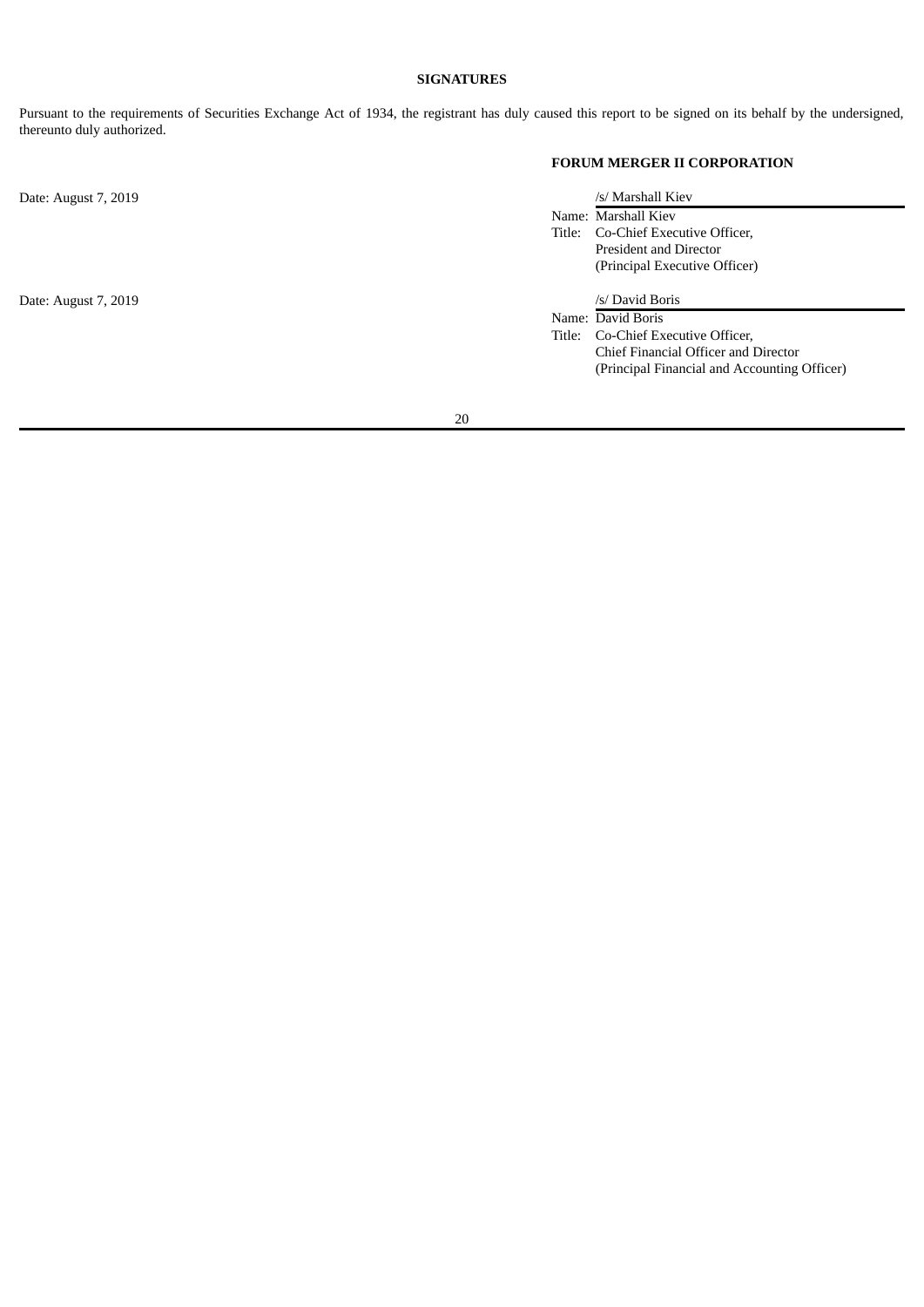## **CERTIFICATIONS**

I, Marshall Kiev, certify that:

- 1. I have reviewed this Quarterly Report on Form 10-Q of Forum Merger II Corporation;
- 2. Based on my knowledge, this report does not contain any untrue statement of a material fact or omit to state a material fact necessary to make the statements made, in light of the circumstances under which such statements were made, not misleading with respect to the period covered by this report;
- 3. Based on my knowledge, the financial statements, and other financial information included in this report, fairly present in all material respects the financial condition, results of operations and cash flows of the registrant as of, and for, the periods presented in this report;
- 4. The registrant's other certifying officer and I are responsible for establishing and maintaining disclosure controls and procedures (as defined in Exchange Act Rules 13a-15(e) and 15d-15(e)) for the registrant and have:
	- a) Designed such disclosure controls and procedures, or caused such disclosure controls and procedures to be designed under our supervision, to ensure that material information relating to the registrant, including its consolidated subsidiaries, is made known to us by others within those entities, particularly during the period in which this report is being prepared;
	- b) (Paragraph omitted pursuant to SEC Release Nos. 33-8238/34-47986 and 33-8392/34-49313);
	- c) Evaluated the effectiveness of the registrant's disclosure controls and procedures and presented in this report our conclusions about the effectiveness of the disclosure controls and procedures, as of the end of the period covered by this report based on such evaluation; and
	- d) Disclosed in this report any change in the registrant's internal control over financial reporting that occurred during the registrant's most recent fiscal quarter (the registrant's fourth fiscal quarter in the case of an annual report) that has materially affected, or is reasonably likely to materially affect, the registrant's internal control over financial reporting; and
- 5. The registrant's other certifying officer and I have disclosed, based on our most recent evaluation of internal control over financial reporting, to the registrant's auditors and the audit committee of the registrant's board of directors (or persons performing the equivalent functions):
	- (a) All significant deficiencies and material weaknesses in the design or operation of internal control over financial reporting which are reasonably likely to adversely affect the registrant's ability to record, process, summarize and report financial information; and
	- (b) Any fraud, whether or not material, that involves management or other employees who have a significant role in the registrant's internal control over financial reporting.

Date: August 7, 2019 By: /s/ Marshall Kiev

Marshall Kiev Co-Chief Executive Officer (Principal Executive Officer)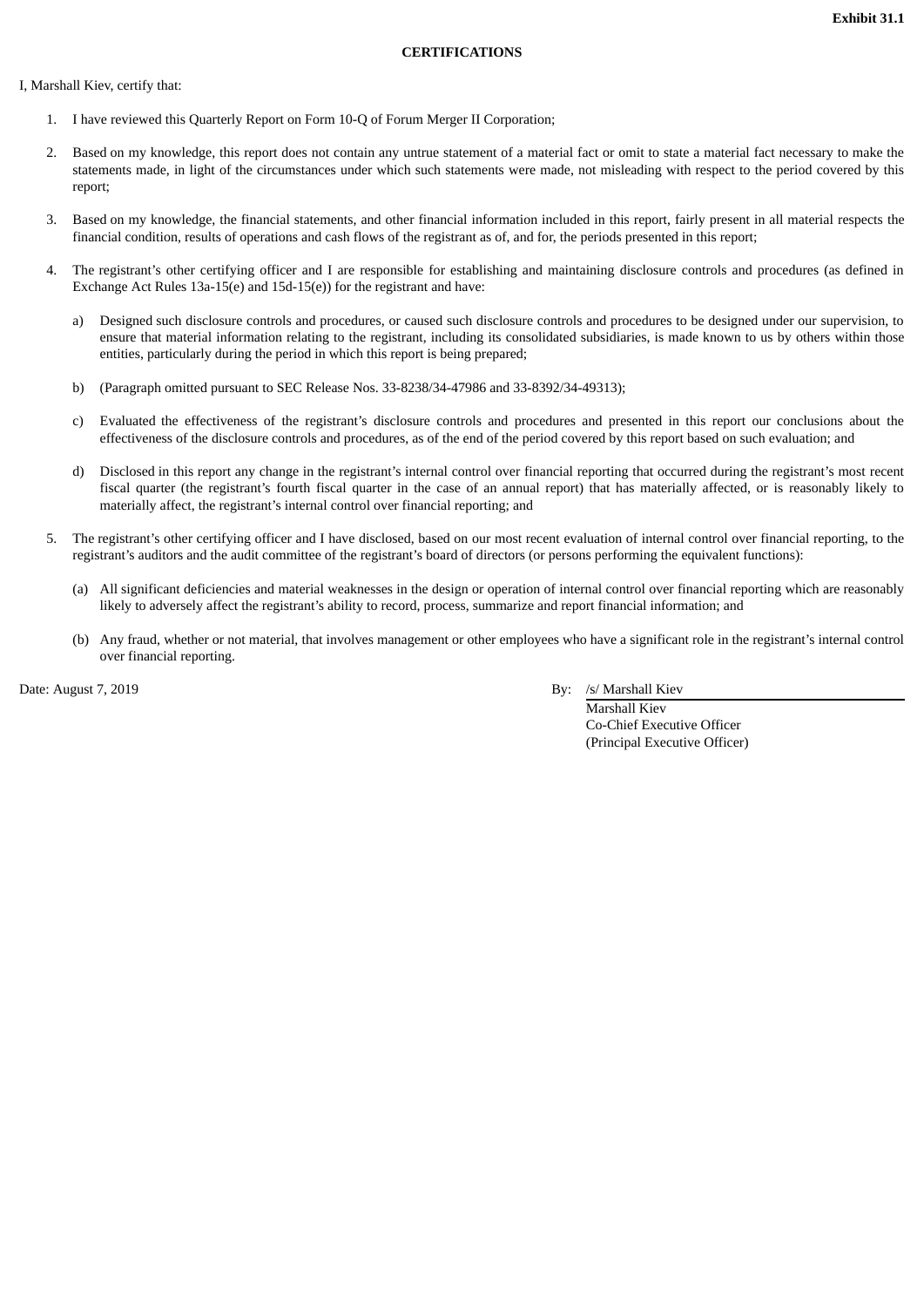## **CERTIFICATIONS**

I, David Boris, certify that:

- 1. I have reviewed this Quarterly Report on Form 10-Q of Forum Merger II Corporation;
- 2. Based on my knowledge, this report does not contain any untrue statement of a material fact or omit to state a material fact necessary to make the statements made, in light of the circumstances under which such statements were made, not misleading with respect to the period covered by this report;
- 3. Based on my knowledge, the financial statements, and other financial information included in this report, fairly present in all material respects the financial condition, results of operations and cash flows of the registrant as of, and for, the periods presented in this report;
- 4. The registrant's other certifying officer and I are responsible for establishing and maintaining disclosure controls and procedures (as defined in Exchange Act Rules 13a-15(e) and 15d-15(e)) for the registrant and have:
	- a) Designed such disclosure controls and procedures, or caused such disclosure controls and procedures to be designed under our supervision, to ensure that material information relating to the registrant, including its consolidated subsidiaries, is made known to us by others within those entities, particularly during the period in which this report is being prepared;
	- b) (Paragraph omitted pursuant to SEC Release Nos. 33-8238/34-47986 and 33-8392/34-49313);
	- c) Evaluated the effectiveness of the registrant's disclosure controls and procedures and presented in this report our conclusions about the effectiveness of the disclosure controls and procedures, as of the end of the period covered by this report based on such evaluation; and
	- d) Disclosed in this report any change in the registrant's internal control over financial reporting that occurred during the registrant's most recent fiscal quarter (the registrant's fourth fiscal quarter in the case of an annual report) that has materially affected, or is reasonably likely to materially affect, the registrant's internal control over financial reporting; and
- 5. The registrant's other certifying officer and I have disclosed, based on our most recent evaluation of internal control over financial reporting, to the registrant's auditors and the audit committee of the registrant's board of directors (or persons performing the equivalent functions):
	- (a) All significant deficiencies and material weaknesses in the design or operation of internal control over financial reporting which are reasonably likely to adversely affect the registrant's ability to record, process, summarize and report financial information; and
	- (b) Any fraud, whether or not material, that involves management or other employees who have a significant role in the registrant's internal control over financial reporting.

Date: August 7, 2019 By: /s/ David Boris By: /s/ David Boris

David Boris Co-Chief Executive Officer and Chief Financial Officer (Principal Financial and Accounting Officer)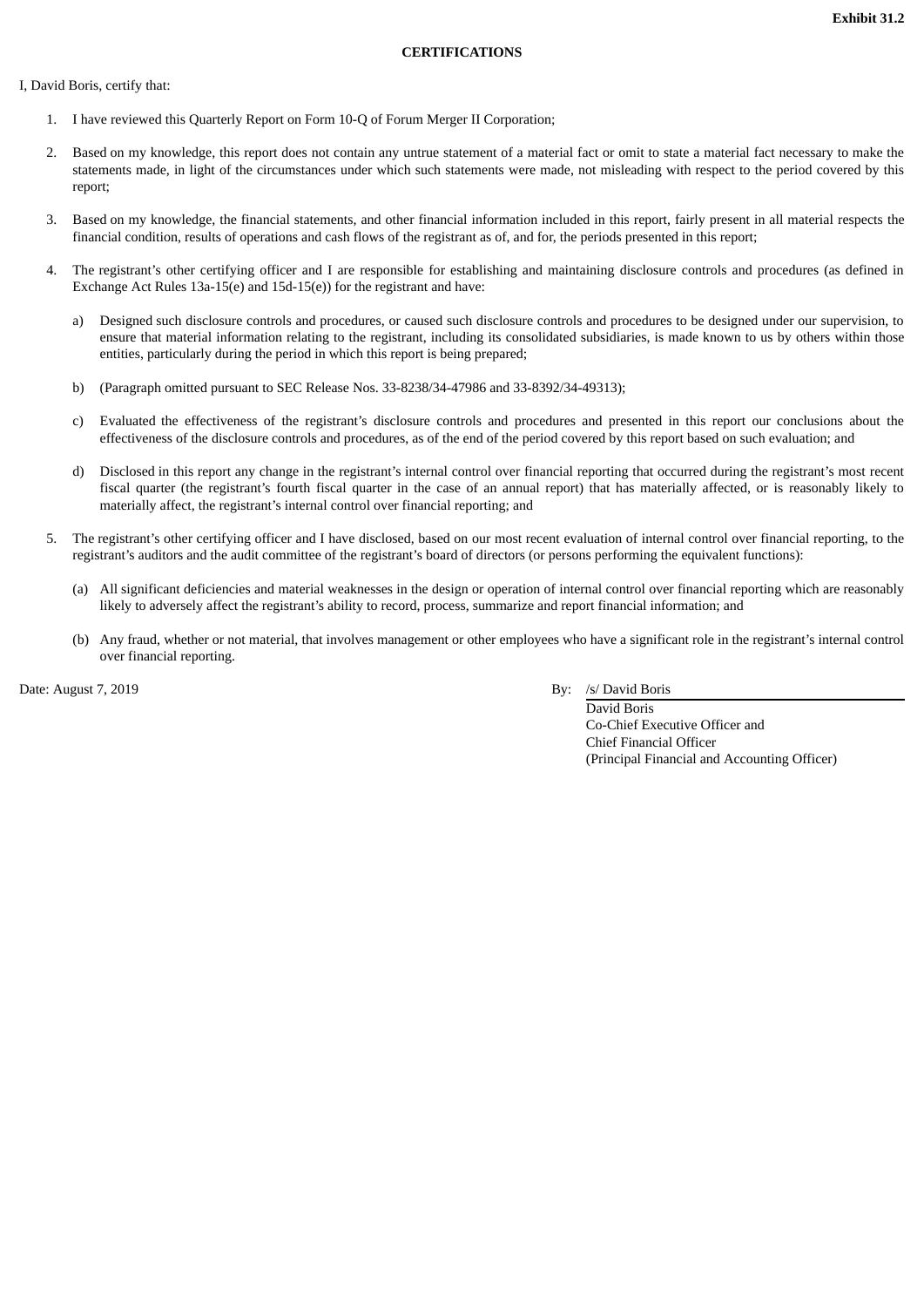## **CERTIFICATION PURSUANT TO 18 U.S.C. SECTION 1350, AS ADDED BY SECTION 906 OF THE SARBANES-OXLEY ACT OF 2002**

In connection with the Quarterly Report of Forum Merger II Corporation (the "Company") on Form 10-Q for the quarterly period ended June 30, 2019, as filed with the Securities and Exchange Commission (the "Report"), I, Marshall Kiev, Co-Chief Executive Officer of the Company, certify, pursuant to 18 U.S.C. §1350, as added by §906 of the Sarbanes-Oxley Act of 2002, that:

- 1. The Report fully complies with the requirements of Section 13(a) or 15(d) of the Securities Exchange Act of 1934; and
- 2. To my knowledge, the information contained in the Report fairly presents, in all material respects, the financial condition and results of operations of the Company as of and for the period covered by the Report.

Date: August 7, 2019 **By:** /s/ Marshall Kiev

Marshall Kiev Co-Chief Executive Officer (Principal Executive Officer)